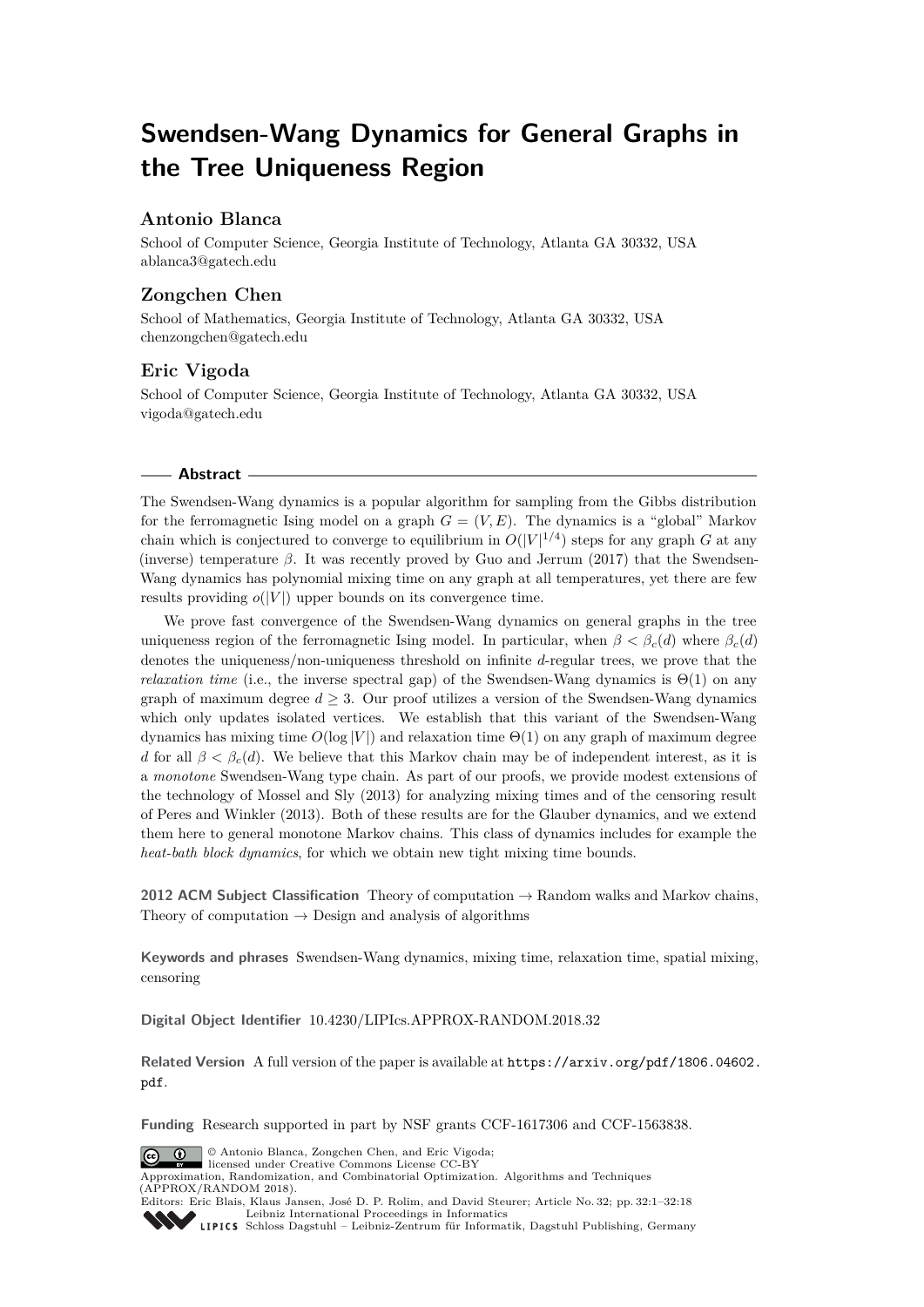# **32:2 Swendsen-Wang Dynamics for General Graphs in the Tree Uniqueness Region**

# **1 Introduction**

For spin systems, sampling from the associated Gibbs distribution is a key computational task with a variety of applications, notably including inference/learning [\[19\]](#page-12-0) and approximate counting [\[28,](#page-13-0) [48\]](#page-14-0). In the study of spin systems, a model of prominent interest is the Ising model. This is a classical model in statistical physics, which was introduced in the 1920's to study the ferromagnet and its physical phase transition [\[25,](#page-13-1) [31\]](#page-13-2). More recently, the Ising model has found numerous applications in theoretical computer science, computer vision, social network analysis, game theory, biology, discrete probability and many other fields [\[7,](#page-12-1) [17,](#page-12-2) [12,](#page-12-3) [13,](#page-12-4) [37\]](#page-13-3).

An instance of the (ferromagnetic) Ising model is given by an undirected graph  $G = (V, E)$ on  $n = |V|$  vertices and an (inverse) temperature  $\beta > 0$ . A configuration  $\sigma \in \{+, -\}^V$ assigns a spin value (+ or -) to each vertex  $v \in V$ . The probability of a configuration  $\sigma$  is proportional to

$$
w(\sigma) = \exp\left(\beta \sum_{\{v,w\} \in E} \sigma(v)\sigma(w)\right),\tag{1}
$$

where  $\sigma(v)$  is the spin of *v*. The associated Gibbs distribution  $\mu = \mu_{G,\beta}$  is given by  $\mu(\sigma) = w(\sigma)/Z$ , where the normalizing factor Z is known as the *partition function*. Since  $\beta$  > 0 the system is ferromagnetic as neighboring vertices prefer to align their spins.

For general graphs Jerrum and Sinclair [\[26\]](#page-13-4) presented an FPRAS for the partition function (which yields an efficient sampler); however, its running time is a large polynomial in *n*. Hence, there is significant interest in obtaining tight bounds on the convergence rate of Markov chains for the Ising model, namely, Markov chains on the space of Ising configurations  $\{+,-\}^V$  that converge to Gibbs distribution  $\mu$ . A standard notion for measuring the speed of convergence to stationarity is the *mixing time*, which is defined as the number of steps until the Markov chain is close to its stationary distribution in total variation distance, starting from the worst possible initial configuration.

A simple, popular Markov chain for sampling from the Gibbs distribution is the Glauber dynamics, commonly referred to as the Gibbs sampler in some communities. This dynamics works by updating a randomly chosen vertex in each step in a reversible fashion. Significant progress has been made in understanding the mixing properties of the Glauber dynamics and its connections to the spatial mixing (i.e., decay of correlation) properties of the underlying spin system. In general, in the high-temperature region (small *β*) correlations typically decay exponentially fast, and one expects the Glauber dynamics to converge quickly to stationarity. For example, for the special case of the integer lattice  $\mathbb{Z}^2$ , in the high-temperature region it is well known that the Glauber dynamics has mixing time  $\Theta(n \log n)$  [\[35,](#page-13-5) [6,](#page-12-5) [10\]](#page-12-6). For general graphs, Mossel and Sly [\[38\]](#page-13-6) proved that the Glauber dynamics mixes in  $O(n \log n)$  steps on any graph of maximum degree *d* in the tree uniqueness region. Tree uniqueness is defined as follows: let  $T_h$  denote a (finite) complete tree of height h (by complete we mean all internal vertices have degree  $d$ ). Fix the leaves to be all  $+$  spins, consider the resulting conditional Gibbs distribution on the internal vertices, and let  $p_h^+$  denote the probability the root is assigned spin + in this conditional distribution; similarly, let  $p_h^-$  denote the corresponding marginal probability with the leaves fixed to spin –. When  $\beta < \beta_c(d)$ , where  $\beta_c(d)$  is such that

<span id="page-1-0"></span>
$$
(d-1)\tanh\beta_c(d) = 1,\t\t(2)
$$

then  $p^{\perp}_{\infty} = p^-_{\infty}$  and we say *tree uniqueness* holds since there is a unique Gibbs measure on the infinite *d*-regular tree [\[41\]](#page-13-7). In the same setting, building upon the approach of Weitz [\[52\]](#page-14-1)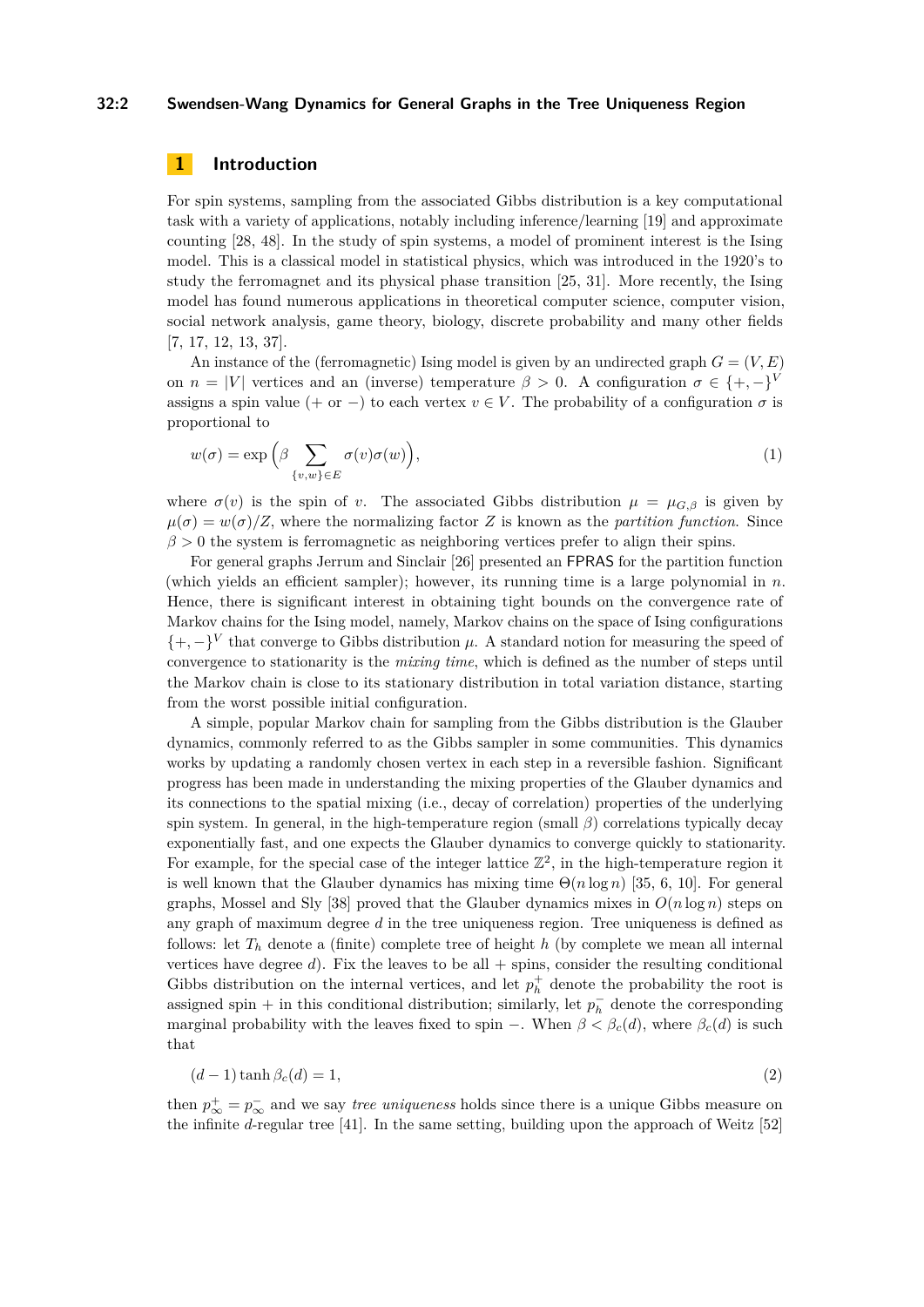be assigned *q* different spins.

for the hard-core model, Li, Lu and Yin [\[33\]](#page-13-8) provide an FPTAS for the partition function, but the running time is a large polynomial in *n*.

In practice, it is appealing to utilize non-local (or global) chains which possibly update  $\Omega(n)$  vertices in a step; these chains are more popular due to their presumed speed-up and for their ability to be naturally parallelized [\[30\]](#page-13-9).

A notable example for the ferromagnetic Ising model is the Swendsen-Wang (SW) dynamics [\[49\]](#page-14-2) which utilizes the random-cluster representation to derive an elegant Markov chain in which every vertex can change its spin in every step. The SW dynamics works in the following manner. From the current spin configuration  $\sigma_t \in \{+, -\}^V$ :

- **1.** Consider the set of agreeing edges  $E(\sigma_t) = \{(v, w) \in E : \sigma_t(v) = \sigma_t(w)\};$
- **2.** Independently for each edge  $e \in E(\sigma_t)$ , "percolate" by deleting *e* with probability  $\exp(-2\beta)$  and keeping *e* with probability  $1 - \exp(-2\beta)$ ; this yields  $F_t \subseteq E(\sigma_t)$ ;
- **3.** For each connected component *C* in the subgraph  $(V, F_t)$ , choose a spin  $s_C$  uniformly at random from  $\{+, -\}$ , and then assign spin  $s_C$  to all vertices in *C*, yielding  $\sigma_{t+1} \in \{+, -\}^V$ . The proof that the stationary distribution of the SW dynamics is the Gibbs distribution is non-trivial; see [\[11\]](#page-12-7) for an elegant proof. The SW dynamics is also well-defined for the *ferromagnetic Potts model*, a natural generalization of the Ising model that allows vertices to

The SW dynamics for the Ising model is quite appealing as it is conjectured to mix quickly at all temperatures.

Its behavior for the Potts model (which corresponds to  $q > 2$  spins) is more subtle, as there are multiple examples of classes of graphs where the SW dynamics is torpidly mixing; i.e., mixing time is exponential in the number of vertices of the graph; see, e.g., [\[20,](#page-13-10) [15,](#page-12-8) [3,](#page-12-9) [18,](#page-12-10) [4,](#page-12-11) [5\]](#page-12-12).

Despite the popularity [\[51,](#page-14-3) [42,](#page-14-4) [43\]](#page-14-5) and rich mathematical structure [\[21\]](#page-13-11) of the SW dynamics there are few results with tight bounds on its speed of convergence to equilibrium. In fact, there are few results proving the SW dynamics is faster than the Glauber dynamics (or the edge dynamics analog in the random-cluster representation). Most results derive as a consequence of analyses of these local dynamics. Recently, Guo and Jerrum [\[22\]](#page-13-12) established that the mixing time of the SW dynamics on *any* graph and at any temperature is  $O(|V|^{10})$ .

This bound, however, is far from the conjectured universal upper bound of  $O(|V|^{1/4})$  [\[39\]](#page-13-13), and once again their result derives from a bound on a local chain (the edge dynamics in the random-cluster representation).

In the special case of the *mean-field* Ising model, which corresponds to the underlying graph *G* being the complete graph on *n* vertices, Long, Nachmias, Ning and Peres [\[34\]](#page-13-14) provided a tight analysis of the mixing time of the SW dynamics. They prove that the mixing time of the mean-field SW dynamics is  $\Theta(|V|^{1/4})$ ; this is expected to be the worst case and thus yields the aforementioned conjecture [\[39\]](#page-13-13).

Another relevant case for which the speed of convergence is known is the two-dimensional integer lattice  $\mathbb{Z}^2$  (more precisely, finite subsections of it). Blanca, Caputo, Sinclair and Vigoda [\[1\]](#page-12-13) recently established that the *relaxation time* of the SW dynamics is Θ(1) in the high-temperature region. The relaxation time measures the speed of convergence to  $\mu$  when the initial configuration is reasonably close to this distribution (a so-called "warm" start") [\[27,](#page-13-15) [29\]](#page-13-16). More formally, the relaxation time is equal to the inverse spectral gap of the transition matrix of the chain and is another well-studied notion of rate of convergence [\[32\]](#page-13-17). This result [\[1\]](#page-12-13) applied a well-established proof approach [\[35,](#page-13-5) [10\]](#page-12-6) which utilizes that  $\mathbb{Z}^2$  is an amenable graph. Our goal in this paper is to establish results for general graphs of bounded degree.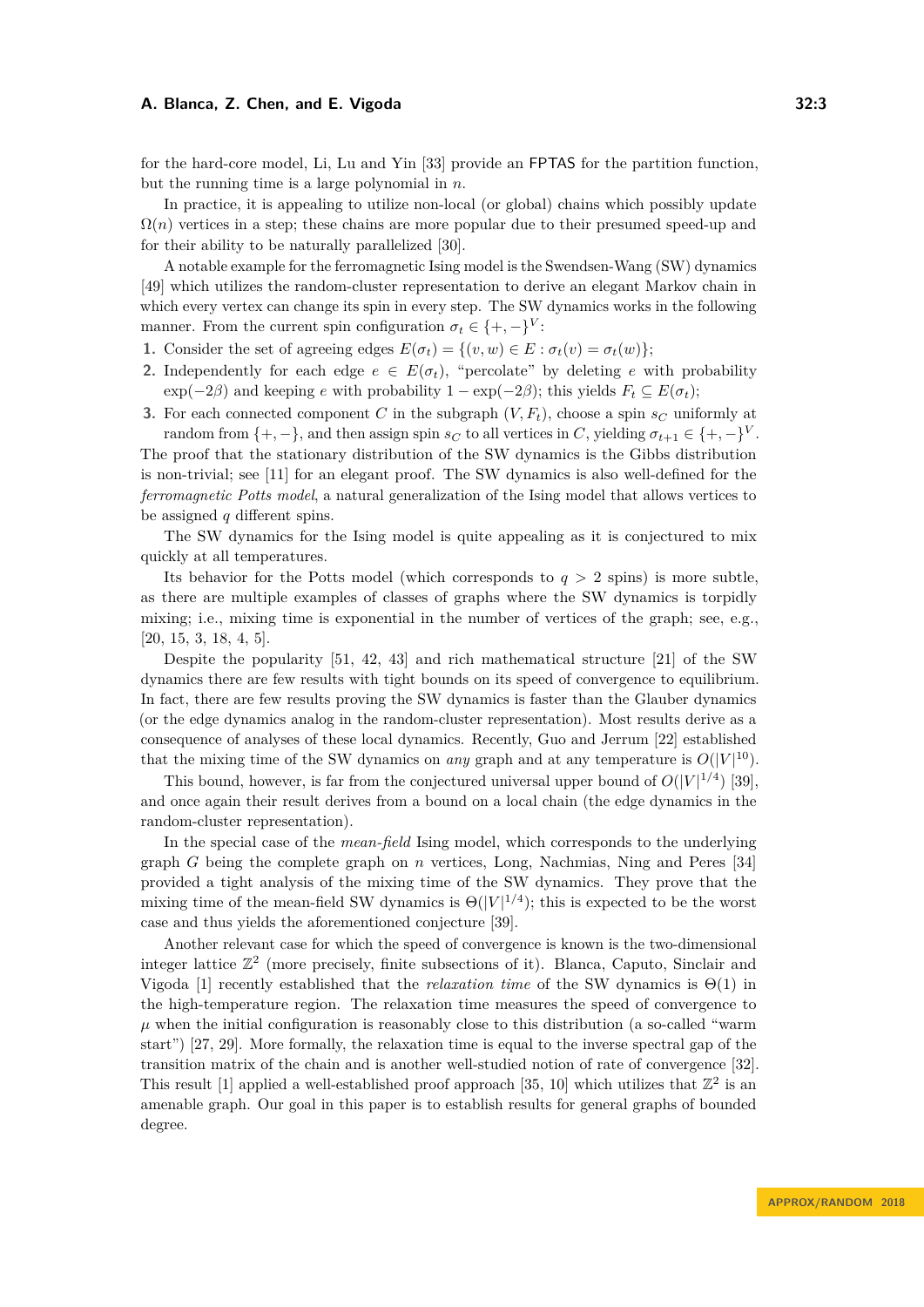## **32:4 Swendsen-Wang Dynamics for General Graphs in the Tree Uniqueness Region**

Our inspiration is the result of Mossel and Sly [\[38\]](#page-13-6) who proved  $O(n \log n)$  mixing time of the Glauber dynamics for every graph of maximum degree *d*. When  $\beta < \beta_c(d)$ , in addition to uniqueness on the infinite *d*-regular tree, the ferromagnetic Ising model is also known to exhibit several key spatial mixing properties. For instance, Mossel and Sly [\[38\]](#page-13-6) showed that when  $\beta < \beta_c(d)$  a rather strong form of spatial mixing holds on graphs of maximum degree *d*; see Definition [9](#page-8-0) and Lemma [10](#page-8-1) in Section [3.](#page-5-0) Using this, together with the censoring result of Peres and Winkler [\[40\]](#page-13-18) for the Glauber dynamics, they establish optimal bounds for the mixing and relaxation times of the Glauber dynamics. At a high-level, the censoring result [\[40\]](#page-13-18) says that extra updates by the Markov chain do not slow it down, and hence one can ignore transitions outside a local region of interest in the analysis of mixing times.

A Markov chain is *monotone* if it preserves the natural partial order on states; see Section [2](#page-4-0) for a detailed definition. We generalize the proof approach of Mossel and Sly to apply to general (non-local) monotone Markov chains. This allows us to analyze a monotone variant of the SW dynamics, and a direct comparison of these two chains yields a new bound for the relaxation time of the SW dynamics.

<span id="page-3-0"></span>**► Theorem 1.** Let *G* be an arbitrary *n*-vertex graph of maximum degree *d*. If  $\beta < \beta_c(d)$ , *then the relaxation time of the Swendsen-Wang dynamics is*  $\Theta(1)$ *.* 

This tight bound for the relaxation time is a substantial improvement over the best previously known  $O(n)$  bound which follows from Ullrich's comparison theorem [\[50\]](#page-14-6) combined with Mossel and Sly's result [\[38\]](#page-13-6) for the Glauber dynamics. We note that in Theorem [1,](#page-3-0) *d* is assumed to be a constant independent of *n* and thus the result holds for arbitrary graphs of *bounded* degree. We also mention that while spatial mixing properties are known to imply optimal mixing of local dynamics, only recently the effects of these properties on the rate of convergence of non-local dynamics have started to be investigated [\[1\]](#page-12-13). In general, spatial mixing properties have proved to have a number of powerful algorithmic applications in the design of efficient approximation algorithms for the partition function using the associated self-avoiding walk trees (see, e.g., [\[52,](#page-14-1) [45,](#page-14-7) [33,](#page-13-8) [16,](#page-12-14) [44,](#page-14-8) [46,](#page-14-9) [47\]](#page-14-10)).

There are three key components in our proof approach. First, we generalize the recursive/inductive argument of Mossel and Sly [\[38\]](#page-13-6) from the Glauber dynamics to general (non-local) monotone dynamics. Since this approach relies crucially on the censoring result of Peres and Winkler [\[40\]](#page-13-18) which only applies to the Glauber dynamics, we also need to establish a modest extension of the censoring result. For this, we use the framework of Fill and Kahn [\[14\]](#page-12-15). Finally, we require a monotone Markov chain that can be analyzed with these new tools and which is naturally comparable to the SW dynamics. To this end we utilize the *Isolated-vertex dynamics* which was previously used in [\[1\]](#page-12-13).

The Isolated-vertex dynamics operates in the same manner as the SW dynamics, except in step 3 only components of size 1 choose a new random spin (other components keep the same spin as in  $\sigma_t$ ). We prove that the Isolated-vertex dynamics is *monotone*. Combining these new tools we obtain the following result.

<span id="page-3-1"></span>**► Theorem 2.** Let *G* be an arbitrary *n*-vertex graph of maximum degree *d*. If  $\beta < \beta_c(d)$ , *then the mixing time of the Isolated-vertex dynamics is O*(log *n*)*, and its relaxation time is* Θ(1)*.*

Our result for censoring may be of independent interest, as it applies to a fairly general class of non-local monotone Markov chains. Indeed, combined with our generalization of Mossel and Sly's results [\[38\]](#page-13-6), it gives a general method for analyzing monotone Markov chains.

As the first application of this technology, we are able to establish tight bounds for the mixing and relaxation times of the *block dynamics*. Let  ${B_1, ..., B_r}$  be a collection of sets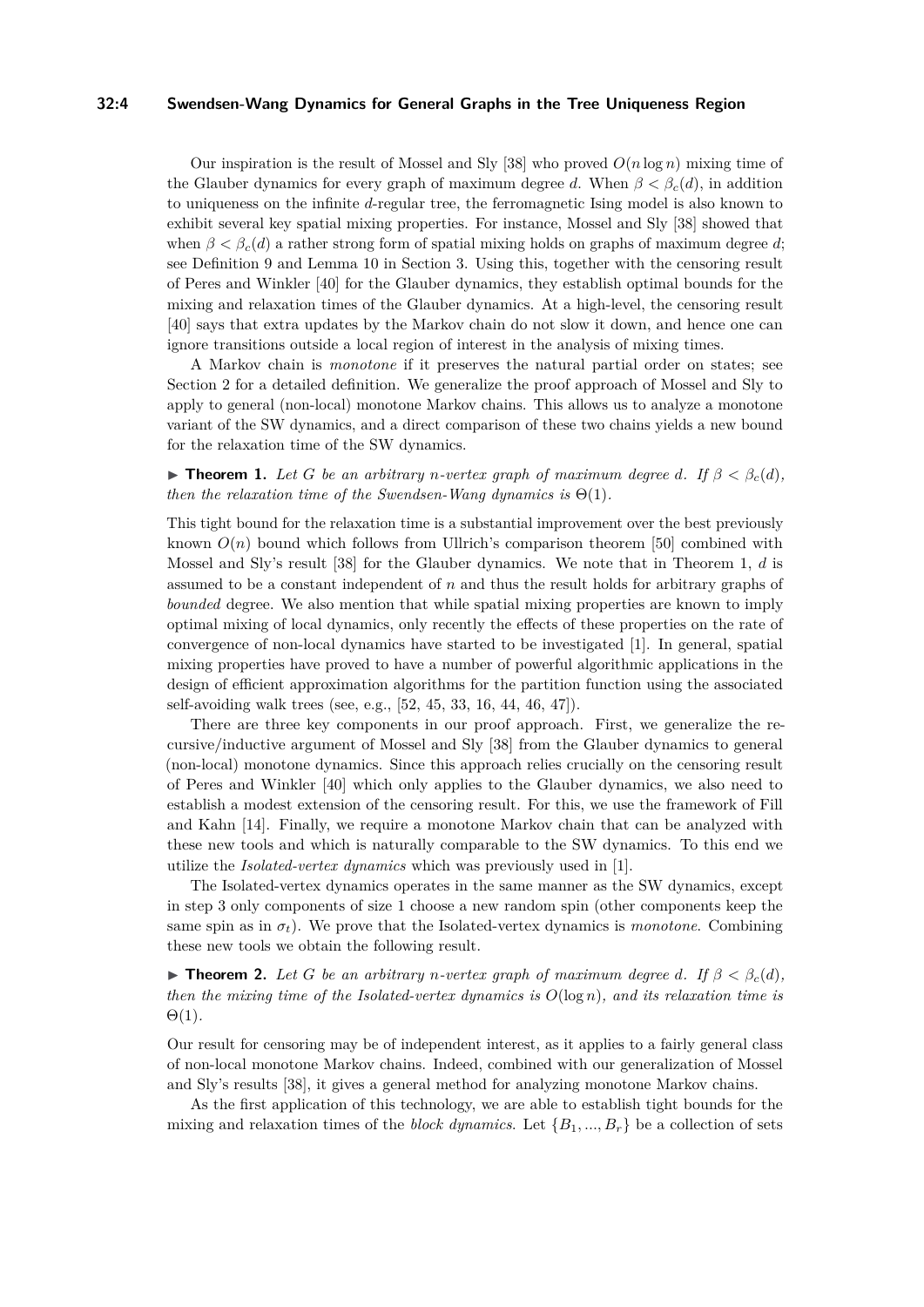(or blocks) such that  $B_i \subseteq V$  and  $V = \bigcup_i B_i$ . The *heat-bath block dynamics* with blocks  ${B_1, ..., B_r}$  is a Markov chain that in each step picks a block  $B_i$  uniformly at random and updates the configuration in  $B_i$  with a new configuration distributed according to the conditional measure in  $B_i$  given the configuration in  $V \setminus B_i$ .

<span id="page-4-1"></span> $\triangleright$  **Theorem 3.** Let G be an arbitrary *n*-vertex graph of maximum degree *d* and let  $\{B_1, \ldots, B_r\}$ *be an arbitrary collection of blocks such that*  $V = \bigcup_{i=1}^{r} B_i$ *. If*  $\beta < \beta_c(d)$ *, then the mixing time of the block dynamics with blocks*  $\{B_1, \ldots, B_r\}$  *is*  $O(r \log n)$ *, and its relaxation time is*  $O(r)$ *.* 

We observe that there are no restrictions on the geometry of the blocks  $B_i$  in the theorem other than  $V = \bigcup_i B_i$ . These optimal bounds were only known before for certain specific collections of blocks.

As a second application of our technology, we consider another monotone variant of the SW dynamics, which we call the *Monotone SW dynamics*. This chain proceeds exactly like the SW dynamics, except that in step 3 each connected component *C* is assigned a new random spin only with probability 1*/*2 <sup>|</sup>*C*|−<sup>1</sup> and is not updated otherwise. We derive the following bounds.

<span id="page-4-2"></span>**► Theorem 4.** Let *G* be an arbitrary *n*-vertex graph of maximum degree *d*. If  $\beta < \beta_c(d)$ , *then the mixing time of the Monotone SW dynamics is O*(log *n*)*, and its relaxation time is* Θ(1)*.*

The remainder of the paper is structured as follows. Section [2](#page-4-0) contains some basic definitions and facts used throughout the paper. In Section [3](#page-5-0) we study the Isolated-vertex dynamics and establish Theorem [2.](#page-3-1) Theorem [1](#page-3-0) for the SW dynamics will follow as an easy corollary of these results. In Section [3](#page-5-0) we also state our generalization of Mossel and Sly's approach [\[38\]](#page-13-6) for non-local dynamics (Theorem [11\)](#page-8-2) and our censoring result (Theorem [7\)](#page-7-0). The proofs of these theorems are included in Appendix [A](#page-14-11) and [B,](#page-17-1) respectively. Finally, the proofs of Theorems [3](#page-4-1) and [4](#page-4-2) are provided in the full version [\[2\]](#page-12-16).

# <span id="page-4-0"></span>**2 Background**

In this section we provide a number of standard definitions that we will refer to in our proofs. For more details see the book [\[32\]](#page-13-17).

**Ferromagnetic Ising model.** Given a graph  $G = (V, E)$  and a real number  $\beta > 0$ , the ferromagnetic Ising model on *G* consists of the probability distribution over  $\Omega_G = \{+, -\}^V$ given by

$$
\mu_{G,\beta}(\sigma) = \frac{1}{Z(G,\beta)} \exp\left[\beta \sum_{\{u,v\} \in E} \sigma(u)\sigma(v)\right],\tag{3}
$$

where  $\sigma \in \Omega_G$  and

$$
Z(G, \beta) = \sum_{\sigma \in \Omega_G} \exp \left[ \beta \sum_{\{u, v\} \in E} \sigma(u) \sigma(v) \right]
$$

is called the *partition function*.

**Mixing and relaxation times.** Let *P* be the transition matrix of an ergodic (i.e., irreducible and aperiodic) Markov chain over  $\Omega_G$  with stationary distribution  $\mu = \mu_{G,\beta}$ . Let  $P^t(X_0, \cdot)$ denote the distribution of the chain after *t* steps starting from  $X_0 \in \Omega_G$ , and let

$$
T_{\text{mix}}(P,\varepsilon) = \max_{X_0 \in \Omega} \min \left\{ t \ge 0 : \| P^t(X_0, \cdot) - \mu(\cdot) \|_{\text{TV}} \le \varepsilon \right\}.
$$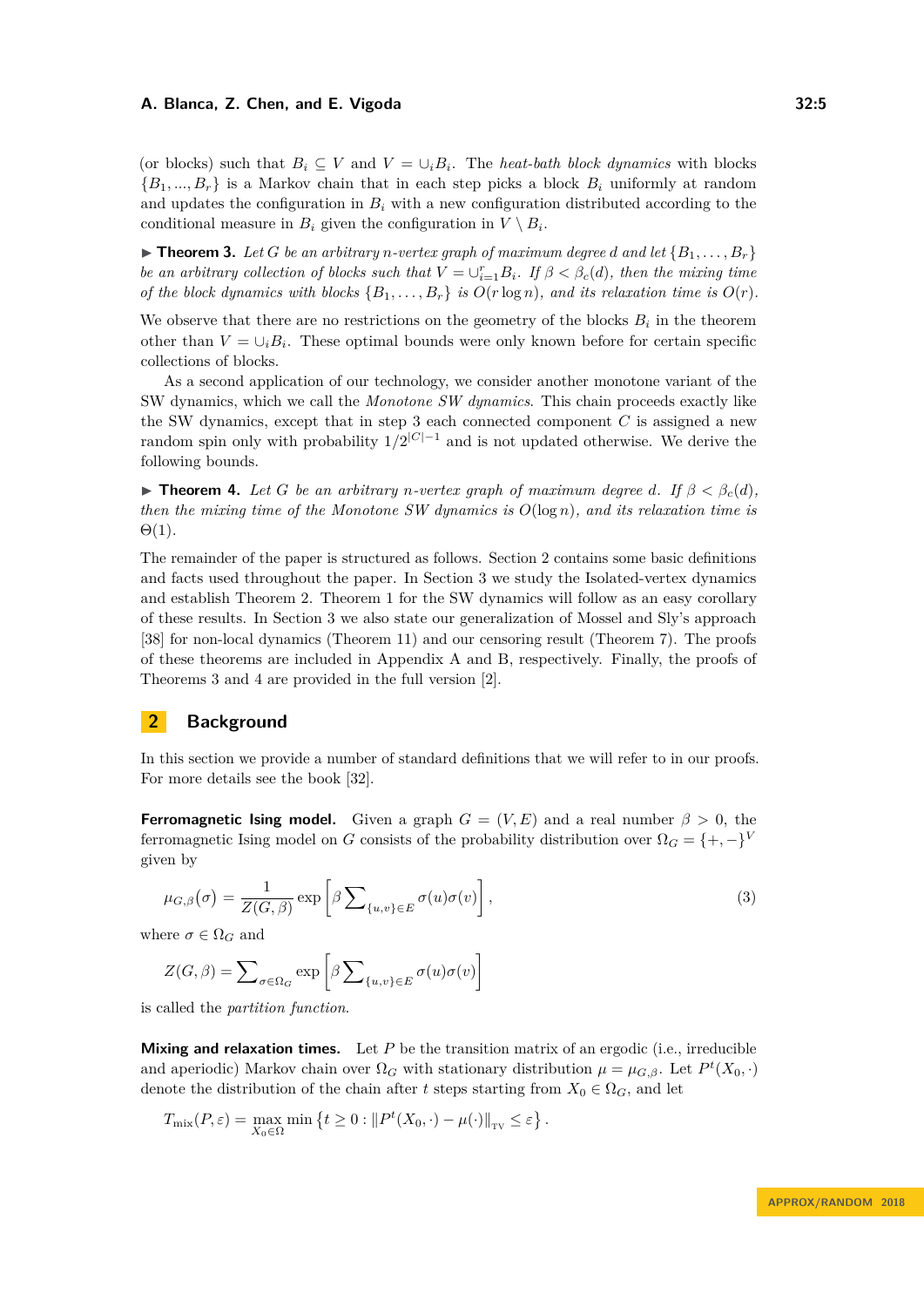# **32:6 Swendsen-Wang Dynamics for General Graphs in the Tree Uniqueness Region**

The *mixing time* of *P* is defined as  $T_{\text{mix}}(P) = T_{\text{mix}}(P, 1/4)$ .

If *P* is reversible with respect to (w.r.t.)  $\mu$ , the spectrum of *P* is real. Let  $1 = \lambda_1$  $\lambda_2 \geq \ldots \geq \lambda_{|\Omega|} \geq -1$  denote its eigenvalues. The *absolute spectral gap* of *P* is defined by  $\lambda(P) = 1 - \lambda^*$ , where  $\lambda^* = \max\{|\lambda_2|, |\lambda_{|\Omega|}|\}$ .  $T_{rel}(P) = \lambda(P)^{-1}$  is called the *relaxation time* of  $P$ , and is another well-studied notion of rate of convergence to  $\mu$  [\[27,](#page-13-15) [29\]](#page-13-16).

**Couplings and grand couplings.** A *(one step) coupling* of a Markov chain M over Ω*<sup>G</sup>* specifies, for every pair of states  $(X_t, Y_t) \in \Omega_G \times \Omega_G$ , a probability distribution over  $(X_{t+1}, Y_{t+1})$ such that the processes  $\{X_t\}$  and  $\{Y_t\}$ , viewed in isolation, are faithful copies of M, and if  $X_t = Y_t$  then  $X_{t+1} = Y_{t+1}$ . Let  $\{X_t^{\sigma}\}_{t\geq 0}$  denote an instance of M started from  $\sigma \in \Omega_G$ . A *grand coupling* of M is a simultaneous coupling of  $\{X_t^{\sigma}\}_{t\geq0}$  for all  $\sigma \in \Omega_G$ .

**Monotonicity.** For two configurations  $\sigma, \tau \in \Omega_G$ , we say  $\sigma \geq \tau$  if  $\sigma(v) \geq \tau(v)$  for all  $v \in V$ (assuming "+" > "-"). This induces a partial order on  $\Omega_G$ . The ferromagnetic Ising model is *monotone* w.r.t. this partial order, since for every  $B \subseteq V$  and every pair of configurations *τ*<sub>1</sub>, *τ*<sub>2</sub> on *B* such that  $\tau_1 \geq \tau_2$  we have  $\mu(\cdot | \tau_1) \geq \mu(\cdot | \tau_2)$ , where  $\succeq$  denotes stochastic domination. (For two distributions  $\nu_1, \nu_2$  on  $\Omega_G$ , we say that  $\nu_1$  stochastically dominates  $\nu_2$  if for any increasing function  $f \in \mathbb{R}^{|\Omega_G|}$  we have  $\sum_{\sigma \in \Omega_G} \nu_1(\sigma) f(\sigma) \ge \sum_{\sigma \in \Omega_G} \nu_2(\sigma) f(\sigma)$ , where a vector or function  $f \in \mathbb{R}^{|\Omega_G|}$  is increasing if  $f(\sigma) \geq f(\tau)$  for all  $\sigma \geq \tau$ .)

Suppose M is an ergodic Markov chain over  $\Omega_G$  with stationary distribution  $\mu$  and transition matrix P. A coupling of two instances  $\{X_t\}$ ,  $\{Y_t\}$  of M is a *monotone coupling* if  $X_{t+1} \geq Y_{t+1}$  whenever  $X_t \geq Y_t$ . We say that M is a *monotone Markov chain* and P is a *monotone transition matrix* if M has a monotone grand coupling.

**Comparison inequalities.** The *Dirichlet form* of a Markov chain with transition matrix *P* reversible w.r.t.  $\mu$  is defined for any  $f, g \in \mathbb{R}^{|\Omega_G|}$  as

$$
\mathcal{E}_P(f,g) = \langle f, (I-P)g \rangle_{\mu} = \frac{1}{2} \sum_{\sigma, \tau \in \Omega_G} \mu(\sigma) P(\sigma, \tau) (f(\sigma) - f(\tau)) (g(\sigma) - g(\tau)),
$$

where  $\langle f, g \rangle_{\mu} = \sum_{\sigma \in \Omega_G} \mu(\sigma) f(\sigma) g(\sigma)$  for all  $f, g \in \mathbb{R}^{|\Omega_G|}$ .

If *P* and *Q* are the transition matrices of two monotone Markov chains reversible w.r.t.  $\mu$ , we say that  $P \le Q$  if  $\langle Pf, g \rangle_{\mu} \le \langle Qf, g \rangle_{\mu}$  for every increasing and positive  $f, g \in \mathbb{R}^{|\Omega_G|}$ . Note that  $P \le Q$  is equivalent to  $\mathcal{E}_P(f,g) \ge \mathcal{E}_Q(f,g)$  for every increasing and positive  $f, g \in \mathbb{R}^{|\Omega_G|}$ .

# <span id="page-5-0"></span>**3 Isolated-vertex dynamics**

In this section we consider a variant of the SW dynamics known as the *Isolated-vertex dynamics* which was first introduced in [\[1\]](#page-12-13). We shall use this dynamics to introduce a general framework for analyzing monotone Markov chains for the Ising model and to derive our bounds for the SW dynamics. Specifically, we will prove Theorems [1](#page-3-0) and [2](#page-3-1) from the introduction.

Throughout the section, let  $G = (V, E)$  be an arbitrary *n*-vertex graph of maximum degree *d*,  $\mu = \mu_{G,\beta}$  and  $\Omega = \Omega_G$ . Given an Ising model configuration  $\sigma_t \in \Omega$ , one step of the Isolated-vertex dynamics is given by:

**1.** Consider the set of agreeing edges  $E(\sigma_t) = \{(v, w) \in E : \sigma_t(v) = \sigma_t(w)\};$ 

**2.** Independently for each edge  $e \in E(\sigma_t)$ , delete *e* with probability  $\exp(-2\beta)$  and keep *e* with probability  $1 - \exp(-2\beta)$ ; this yields  $F_t \subseteq E(\sigma_t)$ ;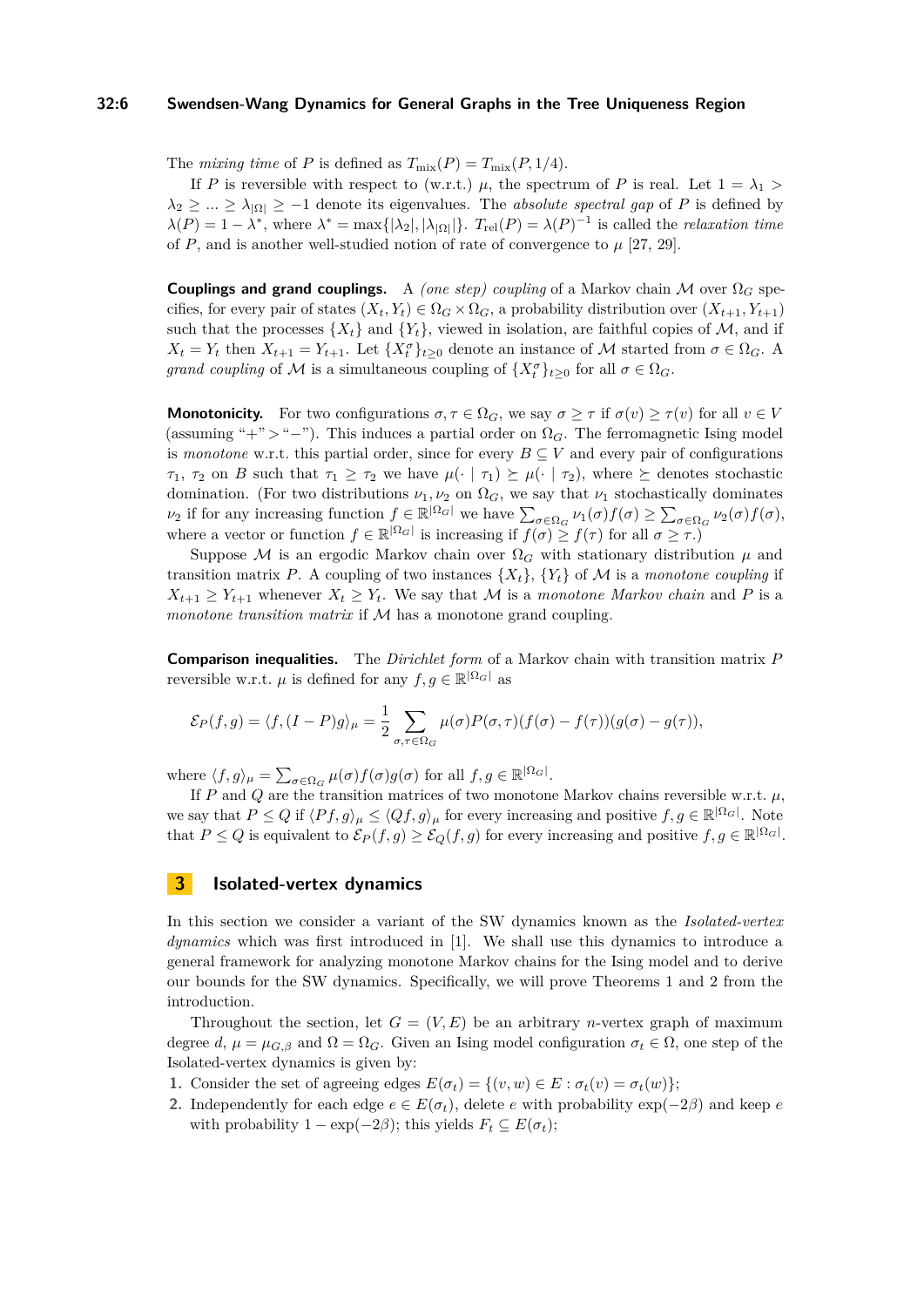**3.** For each *isolated* vertex  $v$  in the subgraph  $(V, F_t)$  (i.e., those vertices with no incident edges in  $F_t$ ), choose a spin uniformly at random from  $\{+,-\}$  and assign it to *v* to obtain  $\sigma_{t+1}$ ; all other (non-isolated) vertices keep the same spin as in  $\sigma_t$ .

We use  $\mathcal{IV}$  to denote the transition matrix of this chain. The reversibility of  $\mathcal{IV}$  with respect to  $\mu$  was established in [\[1\]](#page-12-13). Observe also that in step 3, only *isolated vertices* are updated with new random spins, whereas in the SW dynamics all connected components are assigned new random spins. It is thus intuitive that the SW dynamics converges faster to stationarity than the Isolated-vertex dynamics. This intuition was partially captured in [\[1\]](#page-12-13), where it was proved that

<span id="page-6-0"></span>
$$
T_{\rm rel}(\mathcal{SW}) \le T_{\rm rel}(\mathcal{IV}).\tag{4}
$$

The Isolated-vertex dynamics exhibits various properties that vastly simplify its analysis. These properties allow us to deduce, for example, strong bounds for both its relaxation and mixing times. Specifically, we show (see Theorem [2\)](#page-3-1) that when  $\beta < \beta_c(d)$ ,  $T_{\text{mix}}(\mathcal{IV})$  =  $O(\log n)$  and  $T_{rel}(\mathcal{IV}) = \Theta(1)$ ; see also [\(2\)](#page-1-0) for the definition of  $\beta_c(d)$ . Theorem [1](#page-3-0) from the introduction then follows from [\(4\)](#page-6-0).

A comparison inequality like [\(4\)](#page-6-0) but for mixing times is not known, so Theorem [2](#page-3-1) does not yield a  $O(\log n)$  bound for the mixing time of the SW dynamics as one might hope. Direct comparison inequalities for mixing times are rare, since almost all known techniques involve the comparison of Dirichlet forms, and there are inherent penalties in using such inequalities to derive mixing times bounds.

The first key property of the Isolated-vertex dynamics is that, unlike the SW dynamics, this Markov chain is *monotone*. Monotonicity is known to play a key role in relating spatial mixing (i.e., decay of correlation) properties to fast convergence of the Glauber dynamics. For instance, for spin systems in lattice graphs, sophisticated functional analytic techniques are required to establish the equivalence between a spatial mixing property known as *strong spatial mixing* and optimal mixing of the Glauber dynamics [\[35,](#page-13-5) [36,](#page-13-19) [37\]](#page-13-3). For monotone spin systems such as the Ising model a simpler combinatorial argument yields the same sharp result [\[10\]](#page-12-6). This combinatorial argument is in fact more robust, since it can be used to analyze a larger class of Markov chains, including for example the systematic scan dynamics [\[1\]](#page-12-13).

<span id="page-6-1"></span>I **Lemma 5.** *For all graphs G and all β >* 0*, the Isolated-vertex dynamics for the Ising model is monotone.*

The proof of Lemma [5](#page-6-1) is given in Section [3.1.](#page-9-0) The second key property of the Isolated-vertex dynamics concerns whether moves (or partial moves) of the dynamics could be *censored* from the evolution of the chain without possibly speeding up its convergence. Censoring of Markov chains is a well-studied notion [\[40,](#page-13-18) [14,](#page-12-15) [24\]](#page-13-20) that has found important applications [\[38,](#page-13-6) [8,](#page-12-17) [9\]](#page-12-18).

We say that a stochastic  $|\Omega| \times |\Omega|$  matrix *Q* acts on a set  $A \subseteq V$  if for all  $\sigma, \sigma' \in \Omega$ :

$$
Q(\sigma, \sigma') \neq 0 \text{ iff } \sigma(V \setminus A) = \sigma'(V \setminus A).
$$

Also recall that  $P \leq P_A$  if  $\langle P_f, g \rangle_\mu \leq \langle P_A f, g \rangle_\mu$  for any pair of increasing positive functions  $f, g \in \mathbb{R}^{|\Omega|}$ .

<span id="page-6-2"></span>**Definition 6.** Let *G* be an arbitrary graph and let  $\beta > 0$ . Consider an ergodic and monotone Markov chain for the Ising model on *G*, reversible w.r.t.  $\mu = \mu_{G,\beta}$  with transition matrix *P*. Let  ${P_A}_{A\subset V}$  be a collection of monotone stochastic matrices reversible w.r.t.  $\mu$ with the property that  $P_A$  acts on *A* for every  $A \subseteq V$ . We say that  $\{P_A\}_{A \subseteq V}$  is a *censoring* for *P* if  $P \leq P_A$  for all  $A \subseteq V$ .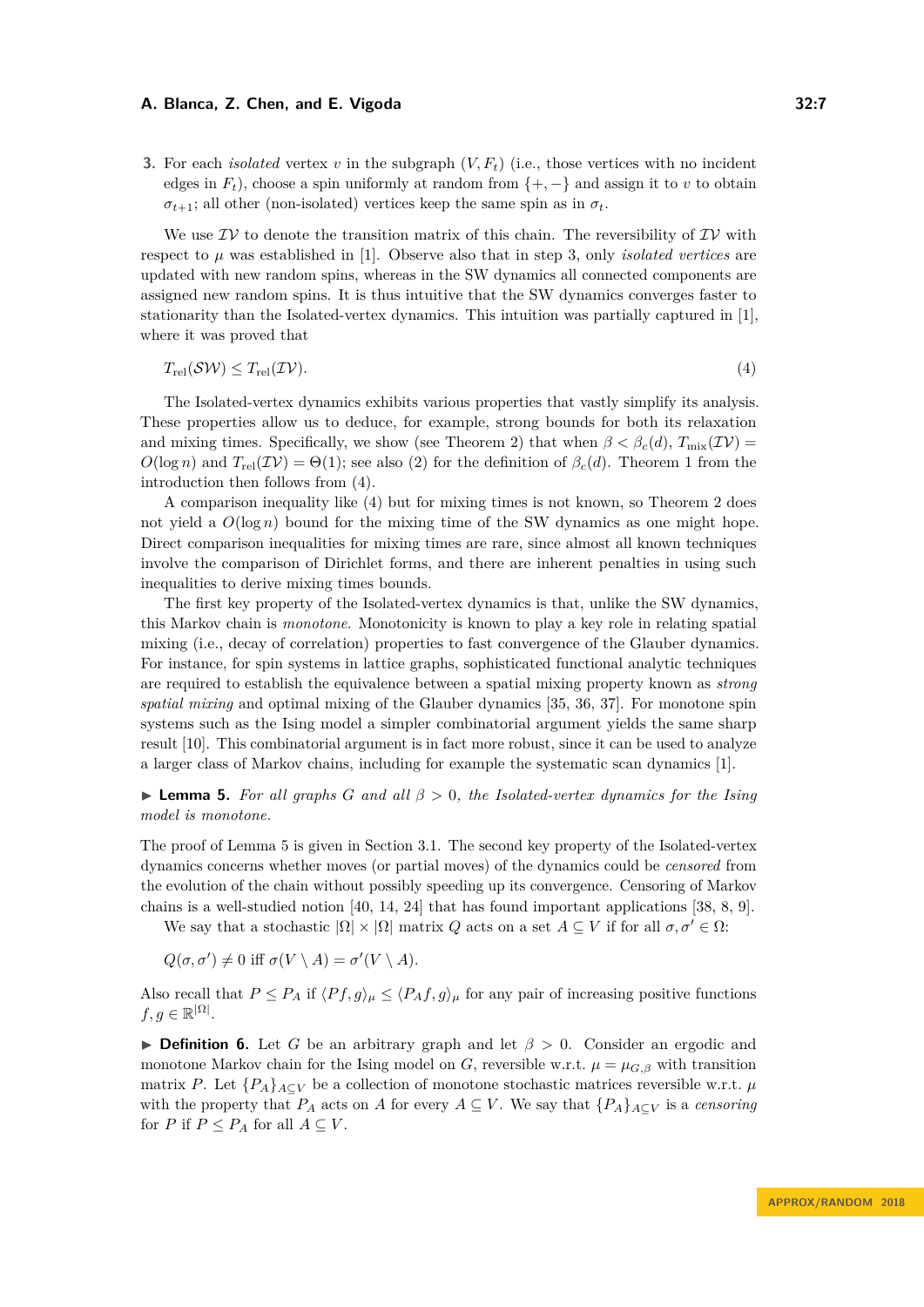## **32:8 Swendsen-Wang Dynamics for General Graphs in the Tree Uniqueness Region**

As an example, consider the *heat-bath Glauber dynamics* for the Ising model on the graph  $G = (V, E)$ . Recall that in this Markov chain a vertex  $v \in V$  is chosen uniformly at random (u.a.r.) and a new spin is sampled for *v* from the conditional distribution at *v* given the configuration on *V* \ *v*. For every  $A \subseteq V$ , we may take  $P_A$  to be the  $|\Omega| \times |\Omega|$  transition matrix of the censored heat-bath Glauber dynamics that ignores all moves outside of *A*. That is, if the randomly chosen vertex  $v \in V$  is not in A, then the move is ignored; otherwise the chain proceeds as the standard heat-bath Glauber dynamics.

It is easy to check that  $P_A$  is monotone and reversible w.r.t.  $\mu$ . Moreover, it was established in [\[40,](#page-13-18) [14\]](#page-12-15) that  $P \leq P_A$  for every  $A \subseteq V$ , and thus the collection  $\{P_A\}_{A\subseteq V}$  is a censoring for the heat-bath Glauber dynamics. This particular censoring has been used to analyze the speed of convergence of the Glauber dynamics in various settings (see [\[38,](#page-13-6) [40,](#page-13-18) [8,](#page-12-17) [9\]](#page-12-18)), since it can be proved that censored variants of the Glauber dynamics—where moves of *P* are replaced by moves of  $P_A$ —converge more slowly to the stationary distribution [\[40,](#page-13-18) [14\]](#page-12-15). Consequently, it suffices to analyze the speed of convergence of the censored chain, and this could be much simpler for suitably chosen censoring schemes.

Using the machinery from [\[40,](#page-13-18) [14\]](#page-12-15), we can show that given a censoring (as defined in Definition [6\)](#page-6-2), the strategy just mentioned for Glauber dynamics can be used for general monotone Markov chains.

<span id="page-7-0"></span>**Find 7.** Let G be an arbitrary graph and let  $\beta > 0$ . Let  $\{X_t\}$  be an ergodic monotone *Markov chain for the Ising model on G, reversible w.r.t.*  $\mu = \mu_{G,\beta}$  with transition matrix *P.* Let  ${P_A}_{A \subseteq V}$  be a censoring for *P* and let  ${\hat{X}_t}$  be a censored version of  ${X_t}$  that *sequentially applies*  $P_{A_1}, P_{A_2}, P_{A_3} \ldots$  *where*  $A_i \subseteq V$ *. If*  $X_0, Y_0$  *are both sampled from a distribution*  $\nu$  *over*  $\Omega$  *such that*  $\nu/\mu$  *is increasing, then the following hold:* 

1. 
$$
X_t \preceq \hat{X}_t
$$
 for all  $t \geq 0$ ;

**2.** *Let*  $\hat{P}^t = P_{A_1} \dots P_{A_t}$ *. Then, for all*  $t \geq 0$ 

$$
||P^{t}(X_0,\cdot)-\mu(\cdot)||_{\text{TV}} \leq ||\hat{P}^{t}(X_0,\cdot)-\mu(\cdot)||_{\text{TV}}.
$$

*If*  $\nu/\mu$  *is decreasing, then*  $X_t \succeq \hat{X}_t$  *for all*  $t \geq 0$ *.* 

The proof of this theorem is provided in Appendix [B.](#page-17-1)

We define next a specific censoring for the Isolated-vertex dynamics. For  $A \subseteq V$ , let  $\mathcal{IV}_A$ be the transition matrix for the Markov chain that given an Ising model configuration  $\sigma_t$ generates  $\sigma_{t+1}$  as follows:

- **1.** Consider the set of agreeing edges  $E(\sigma_t) = \{(v, w) \in E : \sigma_t(v) = \sigma_t(w)\};$
- **2.** Independently for each edge  $e \in E(\sigma_t)$ , delete *e* with probability  $\exp(-2\beta)$  and keep *e* with probability  $1 - \exp(-2\beta)$ ; this yields  $F_t \subseteq E(\sigma_t)$ ;
- **3.** For each isolated vertex *v* of the subgraph  $(V, F_t)$  in the subset *A*, choose a spin uniformly at random from  $\{+,-\}$  and assign it to *v* to obtain  $\sigma_{t+1}$ ; all other vertices keep the same spin as in  $\sigma_t$ .

# <span id="page-7-1"></span>I **Lemma 8.** *The collection of matrices* {IV*A*}*A*⊆*<sup>V</sup> is a censoring for the Isolated-vertex dynamics.*

The proof of Lemma [8](#page-7-1) is provided in Secion [3.2.](#page-9-1) To establish Theorem [2](#page-3-1) we show that a strong form of spatial mixing, which is known to hold for all  $\beta < \beta_c(d)$  [\[38\]](#page-13-6), implies the desired mixing and relaxation times bounds for the Isolated-vertex dynamics. We define this notion of spatial mixing next.

For  $v \in V$  and  $R \in \mathbb{N}$ , let  $B(v, R) = \{u \in V : \text{dist}(u, v) \leq R\}$  denote the ball of radius R around *v*, where dist( $\cdot$ ,  $\cdot$ ) denotes graph distance. Also, let  $S(v, R) = B(v, R + 1) \setminus B(v, R)$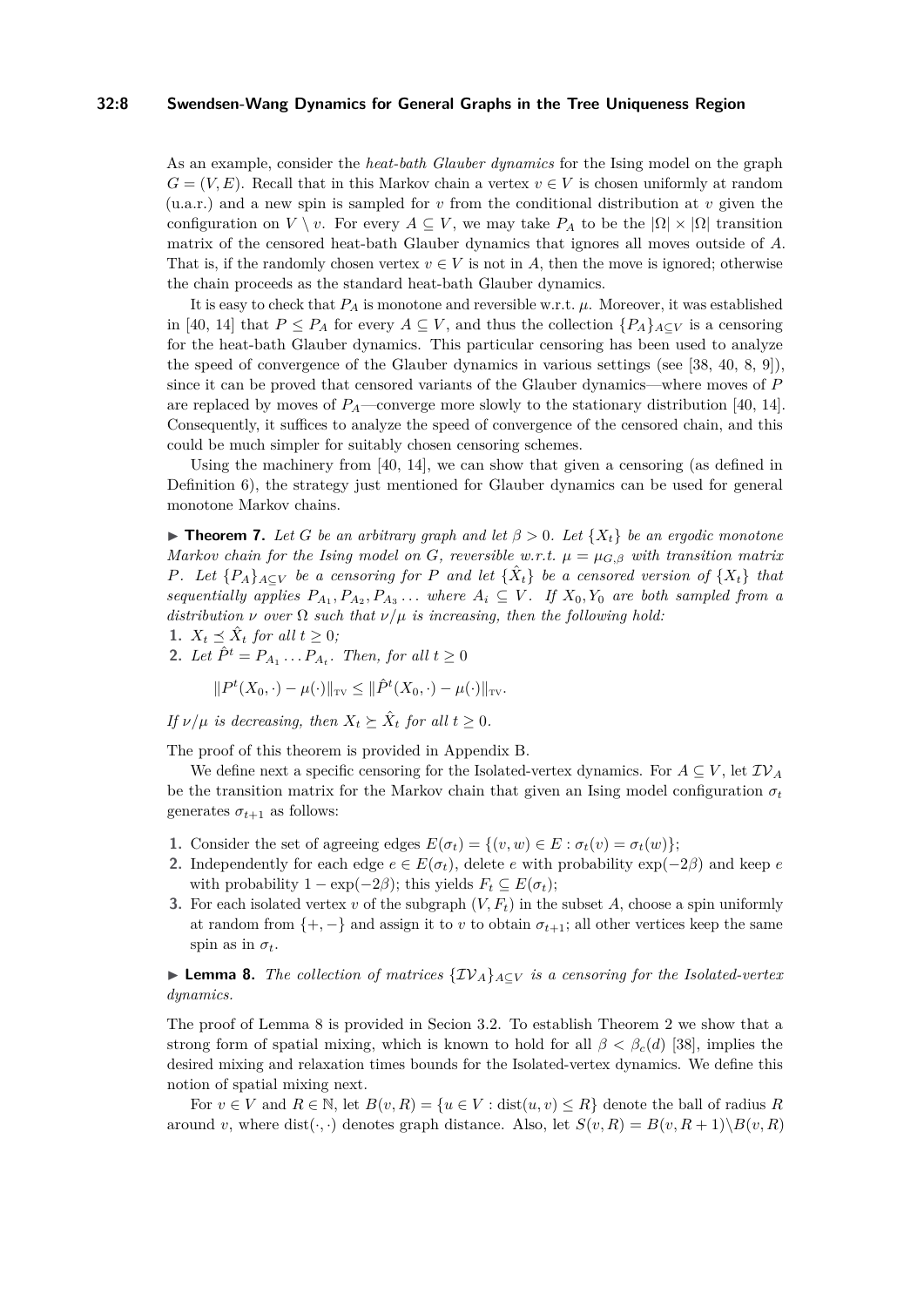be the external boundary of  $B(v, R)$ . For any  $A \subseteq V$ , let  $\Omega_A = \{+, -\}^A$  be the set of all configurations on *A*; hence  $\Omega = \Omega_G = \Omega_V$ . For  $v \in V$ ,  $u \in S(v, R)$  and  $\tau \in \Omega_{S(v, R)}$ , let  $\tau_u^+$ (resp.,  $\tau_u^-$ ) be the configuration obtained from  $\tau$  by changing the spin of *u* to + (resp., to -) and define

<span id="page-8-3"></span>
$$
a_u = \sup_{\tau \in \Omega_{S(v,R)}} \left| \mu\left(v = + \mid S(v,R) = \tau_u^+\right) - \mu\left(v = + \mid S(v,R) = \tau_u^-\right) \right|,
$$
\n(5)

where " $v = +$ " represents the event that the spin of *v* is + and " $S(v, R) = \tau_u^+$ " (resp., " $S(v, R) = \tau_u^{-}$ ") stands for the event that  $S(v, R)$  has configuration  $\tau_u^{+}$  (resp.,  $\tau_u^{-}$ ).

<span id="page-8-0"></span>I **Definition 9.** We say that *Aggregate Strong Spatial Mixing (ASSM)* holds for *R* ∈ N, if for all  $v \in V$ 

$$
\sum_{u \in S(v,R)} a_u \le \frac{1}{4}.
$$

<span id="page-8-1"></span>**► Lemma 10** (Lemma 3, [\[38\]](#page-13-6)). For all graphs *G* of maximum degree *d* and all  $\beta < \beta_c(d)$ , *there exists an integer*  $R = R(\beta, d) \in \mathbb{N}$  *such that ASSM holds for*  $R$ *.* 

Theorem [2](#page-3-1) is then a direct corollary of the following more general theorem. The proof of this general theorem, which is provided in Appendix [A,](#page-14-11) follows closely the approach in [\[38\]](#page-13-6) for the case of the Glauber dynamics, but key additional considerations are required to establish such result for general (non-local) monotone Markov chains. The main new innovation in our proof is the use of the more general Theorem [7,](#page-7-0) instead of the standard censoring result in [\[40\]](#page-13-18).

<span id="page-8-2"></span> $\triangleright$  **Theorem 11.** Let  $\beta > 0$  and G be an arbitrary *n*-vertex graph of maximum degree *d* where *d is a constant independent of n. Consider an ergodic monotone Markov chain for the Ising model on G*, *reversible w.r.t.*  $\mu = \mu_{G,\beta}$  *with transition matrix P. Suppose*  $\{P_A\}_{A\subset V}$  *is a censoring for P. If ASSM holds for a constant*  $R > 0$ *, and for any*  $v \in V$  *and any starting configuration*  $\sigma \in \Omega$ 

$$
T_{\text{mix}}(P_{B(v,R)}) \le T,\tag{6}
$$

*then*  $T_{\text{mix}}(P) = O(T \log n)$  *and*  $T_{\text{rel}}(P) = O(T)$ *.* 

We note that  $T_{\text{mix}}(P_{B(v,R)})$  denotes the mixing time from the worst possible starting configuration, both in  $B(v, R)$  and in  $V \setminus B(v, R)$ . (Since  $P_{B(v, R)}$  only acts in  $B(v, R)$ , the configuration in  $V \setminus B(v, R)$  remains fixed throughout the evolution of the chain and determines its stationary distribution.)

We now use Theorem [11](#page-8-2) to establish Theorem [2.](#page-3-1) Theorem [11](#page-8-2) is also used to establish Theorems [3](#page-4-1) and [4](#page-4-2) from the introduction, concerning the mixing time of the block dynamics and a monotone variant of the SW dynamics; see the full version of this paper [\[2\]](#page-12-16).

**Proof of Theorem [2.](#page-3-1)** By Lemma [5](#page-6-1) the Isolated-vertex dynamics is monotone, and by Lemma [8](#page-7-1) the collection  $\{\mathcal{IV}_A\}_{A\subset V}$  is a censoring for  $\mathcal{IV}$ . Moreover, Lemma [10](#page-8-1) implies that there exists a constant *R* such that ASSM holds. Thus, to apply Theorem [11](#page-8-2) all that is needed is a bound for  $T_{\text{mix}}(\mathcal{IV}_{B(v,R)})$  for all  $v \in V$ . For this, we can use a crude coupling argument. Since  $|B(v, R)| \leq d^R$ , the probability that every vertex in  $B(v, R)$  becomes isolated is at least

$$
e^{-2\beta d|B(v,R)|} \ge e^{-2\beta d^{R+1}}.
$$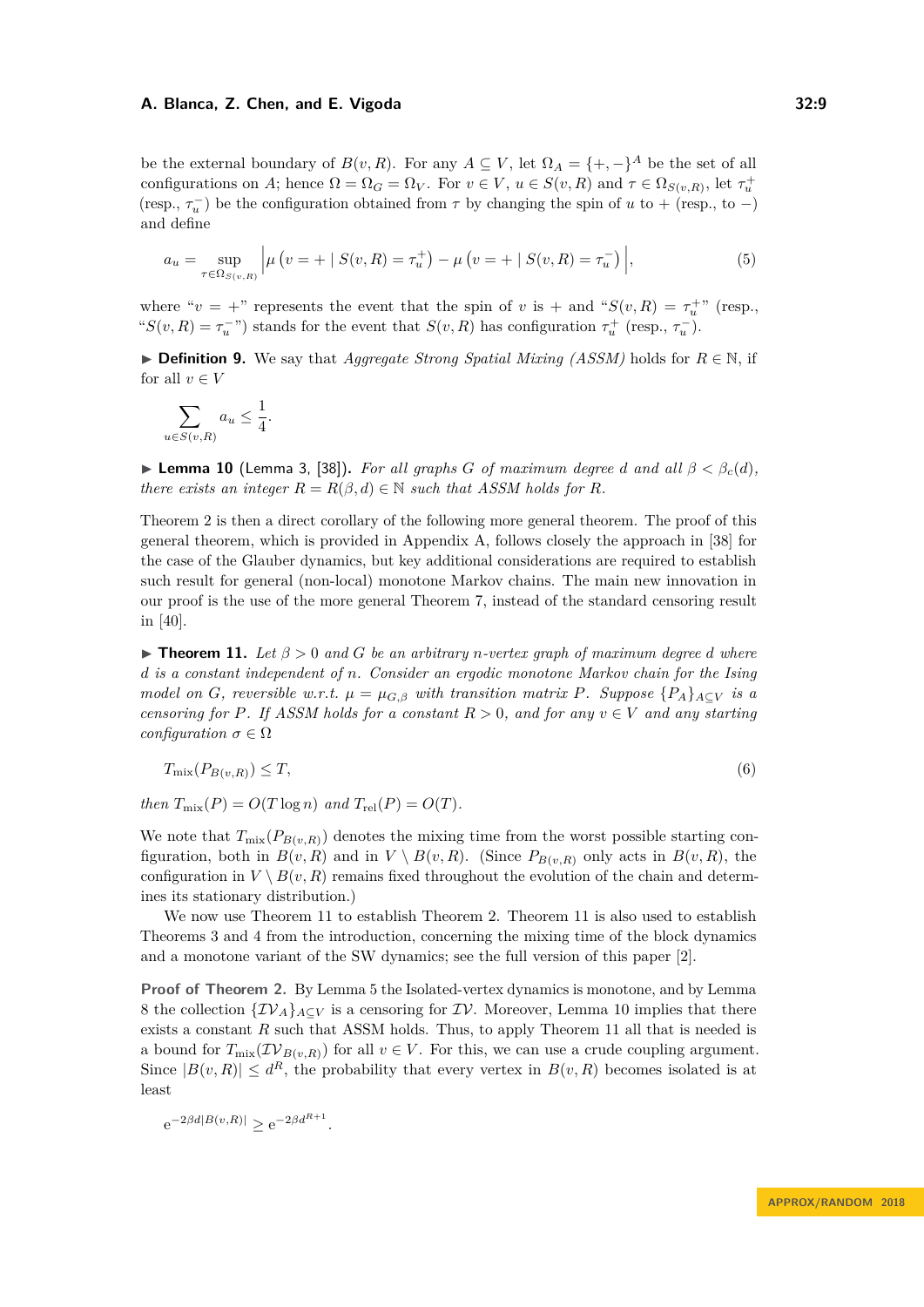#### **32:10 Swendsen-Wang Dynamics for General Graphs in the Tree Uniqueness Region**

Starting from two arbitrary configurations in  $B(v, R)$ , if all vertices become isolated in both configurations, then we can couple them with probability 1. Hence, we can couple two arbitrary configurations in one step with probability at least  $\exp(-2\beta d^{R+1})$ . Thus,  $T_{\text{mix}}(\mathcal{IV}_{B(v,R)}) = \exp(O(\beta d^{R+1})) = O(1)$ , and the result then follows from Theorem [11.](#page-8-2)

**Proof of Theorem [1.](#page-3-0)** Follows from Theorem [2](#page-3-1) and the fact that  $T_{rel}(\mathcal{SW}) \leq T_{rel}(\mathcal{IV})$ , which was established in Lemma 4.1 from [\[1\]](#page-12-13).

## <span id="page-9-0"></span>**3.1 Monotonicity of the Isolated-vertex dynamics**

In this section, we show that the Isolated-vertex dynamics is monotone by constructing a monotone grand coupling; see Section [2](#page-4-0) for the definition of a grand coupling. In particular, we prove Lemma [5.](#page-6-1)

**Proof of Lemma [5.](#page-6-1)** Let  $\{X_t^{\sigma}\}_{t\geq0}$  be an instance of the Isolated-vertex dynamics starting from  $\sigma \in \Omega$ ; i.e.,  $X_0^{\sigma} = \sigma$ . We construct a grand coupling for the Isolated-vertex dynamics as follows. At time *t*:

- **1.** For every edge  $e \in E$ , pick a number  $r_t(e)$  uniformly at random from [0, 1];
- **2.** For every vertex  $v \in V$ , choose a uniform random spin  $s_t(v)$  from  $\{+, -\}$ ;
- **3.** For every  $\sigma \in \Omega$ :
	- (i) Obtain  $F_t^{\sigma} \subseteq E$  by including the edge  $e = \{u, v\}$  in  $F_t^{\sigma}$  iff  $X_t^{\sigma}(u) = X_t^{\sigma}(v)$  and  $r_t(e) \leq 1 - e^{-2\beta}$ ;
	- (ii) For every  $v \in V$ , set  $X_{t+1}^{\sigma}(v) = s_t(v)$  if *v* is an *isolated vertex* in the subgraph  $(V, F_t^{\sigma})$ ; otherwise, set  $X_{t+1}^{\sigma}(v) = X_t^{\sigma}(v)$ .

This is clearly a valid grand coupling for the Isolated-vertex dynamics. We show next that it is also monotone.

Suppose  $X_t^{\sigma} \geq X_t^{\tau}$ . We need to show that  $X_{t+1}^{\sigma} \geq X_{t+1}^{\tau}$  after one step of the grand coupling. Let  $v \in V$ . If *v* is not isolated in either  $(V, F_t^{\sigma})$  or  $(V, F_t^{\tau})$ , then the spin of *v* remains unchanged in both  $X_{t+1}^{\sigma}$  and  $X_{t+1}^{\tau}$ , and  $X_{t+1}^{\sigma}(v) = X_t^{\sigma}(v) \ge X_t^{\tau}(v) = X_{t+1}^{\tau}(v)$ . On the other hand, if *v* is isolated in both  $(V, F_t^{\sigma})$  and  $(V, F_t^{\sigma})$ , then the spin of *v* is set to  $s_t(v)$ in both instances of the chain; hence,  $X_{t+1}^{\sigma}(v) = s_t(v) = X_{t+1}^{\tau}(v)$ .

Suppose next that *v* is isolated in  $(V, F_t^{\sigma})$  but not in  $(V, F_t^{\tau})$ . Then,  $X_{t+1}^{\sigma}(v) = s_t(v)$ and  $X_{t+1}^{\tau}(v) = X_t^{\tau}(v)$ . The only possibility that would violate  $X_{t+1}^{\sigma}(v) \ge X_{t+1}^{\tau}(v)$  is that  $X_{t+1}^{\sigma}(v) = -X_t^{\sigma}(v) = +$  and  $X_{t+1}^{\tau}(v) = X_t^{\tau}(v) = +$ . If this is the case, then  $X_t^{\sigma}(v) = X_t^{\tau}(v) = +$ . Moreover, since  $X_t^{\sigma} \ge X_t^{\tau}$ , all neighbors of *v* assigned "+" in  $X_t^{\tau}$  are also "+" in  $X_t^{\sigma}$ ; thus if *v* is isolated in  $(V, F_t^{\sigma})$  then *v* is also isolated in  $(V, F_t^{\tau})$ . This leads to a contradiction, and so  $X_{t+1}^{\sigma}(v) \geq X_{t+1}^{\tau}(v)$ . The case in which *v* is isolated in  $(V, F_t^{\tau})$  but not in  $(V, F_t^{\sigma})$  follows from an analogous argument.

We can use the same grand coupling to show that  $TV_A$  is also monotone for all  $A \subseteq V$ . The only required modification in the construction is that if  $v \in V \setminus A$ , then the spin of *v* is not updated in either copy. This gives the following corollary.

<span id="page-9-2"></span>▶ Corollary 12.  $IV_A$  *is monotone for all*  $A ⊆ V$ .

# <span id="page-9-1"></span>**3.2 Censoring for the Isolated-vertex dynamics**

In this section we show that the collection  $\{\mathcal{IV}_A\}_{A\subset V}$  is a censoring for  $\mathcal{IV}$ . Specifically, we prove Lemma [8.](#page-7-1)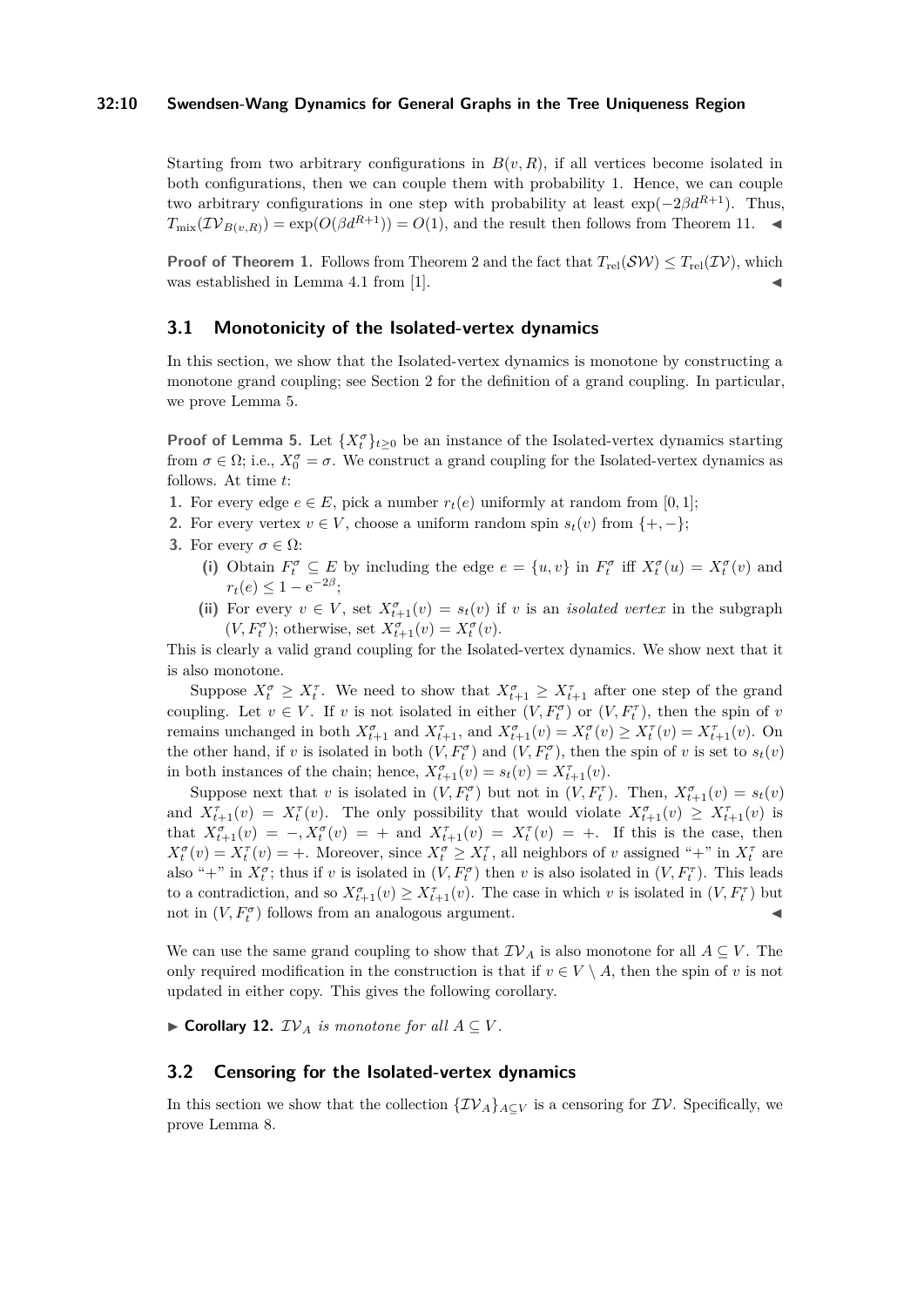**Proof of Lemma [8.](#page-7-1)** For all  $A \subseteq V$ , we need to establish that  $\mathcal{IV}_A$  is reversible w.r.t.  $\mu = \mu_{G,\beta}$ , monotone and that  $\mathcal{IV} \leq \mathcal{IV}_A$ . Monotonicity follows from Corollary [12.](#page-9-2) To establish the other two facts we use an alternative representation of the matrices  $\mathcal{IV}$  and  $TV_A$  that was already used in [\[1\]](#page-12-13) and is inspired by the methods in [\[50\]](#page-14-6).

Let  $\Omega_J = 2^E \times \Omega$  be the *joint* configuration space, where configurations consist of a spin assignment to the vertices together with a subset of the edges of *G*. The joint Edwards-Sokal measure  $\nu$  on  $\Omega_J$  is given by

$$
\nu(F,\sigma) = \frac{1}{Z_{\mathrm{J}}} p^{|F|} (1-p)^{|E \setminus F|} \mathbbm{1}(F \subseteq E(\sigma)),\tag{7}
$$

where  $p = 1 - e^{-2\beta}$ ,  $F \subseteq E$ ,  $\sigma \in \Omega$ ,  $E(\sigma) = \{\{u, v\} \in E : \sigma(u) = \sigma(v)\}$ , and  $Z_j$  is the partition function [\[11\]](#page-12-7).

Let *T* be the  $|\Omega| \times |\Omega_{\text{J}}|$  matrix given by:

$$
T(\sigma, (F, \tau)) = \mathbb{1}(\sigma = \tau) \, \mathbb{1}(F \subseteq E(\sigma)) p^{|F|} (1 - p)^{|E(\sigma) \setminus F|},\tag{8}
$$

where  $\sigma \in \Omega$  and  $(F, \tau) \in \Omega_1$ . The matrix *T* corresponds to adding each edge  $\{u, v\} \in E$  with  $\sigma(u) = \sigma(v)$  independently with probability *p*, as in step 1 of the Isolated-vertex dynamics. Let  $L_2(\nu)$  and  $L_2(\mu)$  denote the Hilbert spaces  $(\mathbb{R}^{|\Omega_1|}, \langle \cdot, \cdot \rangle_{\nu})$  and  $(\mathbb{R}^{|\Omega|}, \langle \cdot, \cdot \rangle_{\mu})$  respectively. The matrix *T* defines an operator from  $L_2(\nu)$  to  $L_2(\mu)$  via vector-matrix multiplication. Specifically, for any  $f \in \mathbb{R}^{|\Omega_{\text{J}}|}$  and  $\sigma \in \Omega$ 

$$
Tf(\sigma) = \sum_{(F,\tau) \in \Omega_J} T(\sigma, (F,\tau)) f(F,\tau).
$$

It is easy to check that the adjoint operator  $T^* : L_2(\mu) \to L_2(\nu)$  of *T* is given by the  $|\Omega_{\rm J}| \times |\Omega|$ matrix

$$
T^*((F,\tau),\sigma) = \mathbb{1}(\tau = \sigma),\tag{9}
$$

with  $(F, \tau) \in \Omega$ <sub>J</sub> and  $\sigma \in \Omega$ . Finally, for  $A \subseteq V$ ,  $F_1, F_2 \subseteq E$  and  $\sigma, \tau \in \Omega$  let

$$
Q_A((F_1, \sigma), (F_2, \tau)) = \mathbb{1}(F_1 = F_2) \mathbb{1}(F_1 \subseteq E(\sigma) \cap E(\tau))
$$

$$
\mathbb{1}(\sigma(\mathcal{I}_A^c(F_1)) = \tau(\mathcal{I}_A^c(F_1))) \cdot 2^{-|\mathcal{I}_A(F_1)|}
$$

where  $\mathcal{I}_A(F_1)$  is the set of isolated vertices of  $(V, F_1)$  in *A* and  $\mathcal{I}_A^c(F_1) = V \setminus \mathcal{I}_A(F_1)$ , and similarly for  $F_2$ . For ease of notation we set  $Q = Q_V$ . It follows straightforwardly from the definition of these matrices that  $\mathcal{IV} = TQT^*$  and  $\mathcal{IV}_A = TQ_A T^*$  for all  $A \subseteq V$ . It is also easy to verify that  $Q = Q^2 = Q^*$ ,  $Q_A = Q_A^2 = Q_A^*$  and that  $Q = Q_A Q Q_A$ ; see [\[1\]](#page-12-13).

The reversibility of  $\mathcal{IV}_A$  w.r.t.  $\mu$  follows from the fact that  $\mathcal{IV}_A^* = (TQ_AT^*)^* = TQ_AT^*$  $TV_A$ . This implies that  $TV_A$  is self-adjoint and thus reversible w.r.t.  $\mu$  [\[32\]](#page-13-17).

To establish that  $\mathcal{IV} \leq \mathcal{IV}_A$ , it is sufficient to show that for every pair of increasing and positive functions  $f_1, f_2 : \mathbb{R}^{\vert \Omega \vert} \to \mathbb{R}$  on  $\Omega$ , we have

<span id="page-10-0"></span>
$$
\langle f_1, \mathcal{IV} f_2 \rangle_{\mu} \le \langle f_1, \mathcal{IV}_A f_2 \rangle_{\mu}.\tag{10}
$$

Now,

$$
\langle f_1, \mathcal{IV}_A f_2 \rangle_{\mu} = \langle f_1, TQ_A T^* f_2 \rangle_{\mu} = \langle f_1, TQ_A^2 T^* f_2 \rangle_{\mu} = \langle Q_A T^* f_1, Q_A T^* f_2 \rangle_{\nu} = \langle \hat{f}_1, \hat{f}_2 \rangle_{\nu},
$$

where  $\hat{f}_1 = Q_A T^* f_1$  and  $\hat{f}_2 = Q_A T^* f_2$ . Similarly,

$$
\langle f_1, \mathcal{IV} f_2 \rangle_{\mu} = \langle f_1, TQ_A Q^2 Q_A T^* f_2 \rangle_{\mu} = \langle QQ_A T^* f_1, QQ_A T^* f_2 \rangle_{\nu} = \langle Q \hat{f}_1, Q \hat{f}_2 \rangle_{\nu}.
$$

Thus, it is sufficient for us to show that  $\langle Q \hat{f}_1, Q \hat{f}_2 \rangle_{\nu} \le \langle \hat{f}_1, \hat{f}_2 \rangle_{\nu}$ . Consider the partial order on  $\Omega_J$  where  $(F, \sigma) \geq (F', \sigma')$  iff  $F = F'$  and  $\sigma \geq \sigma'$ .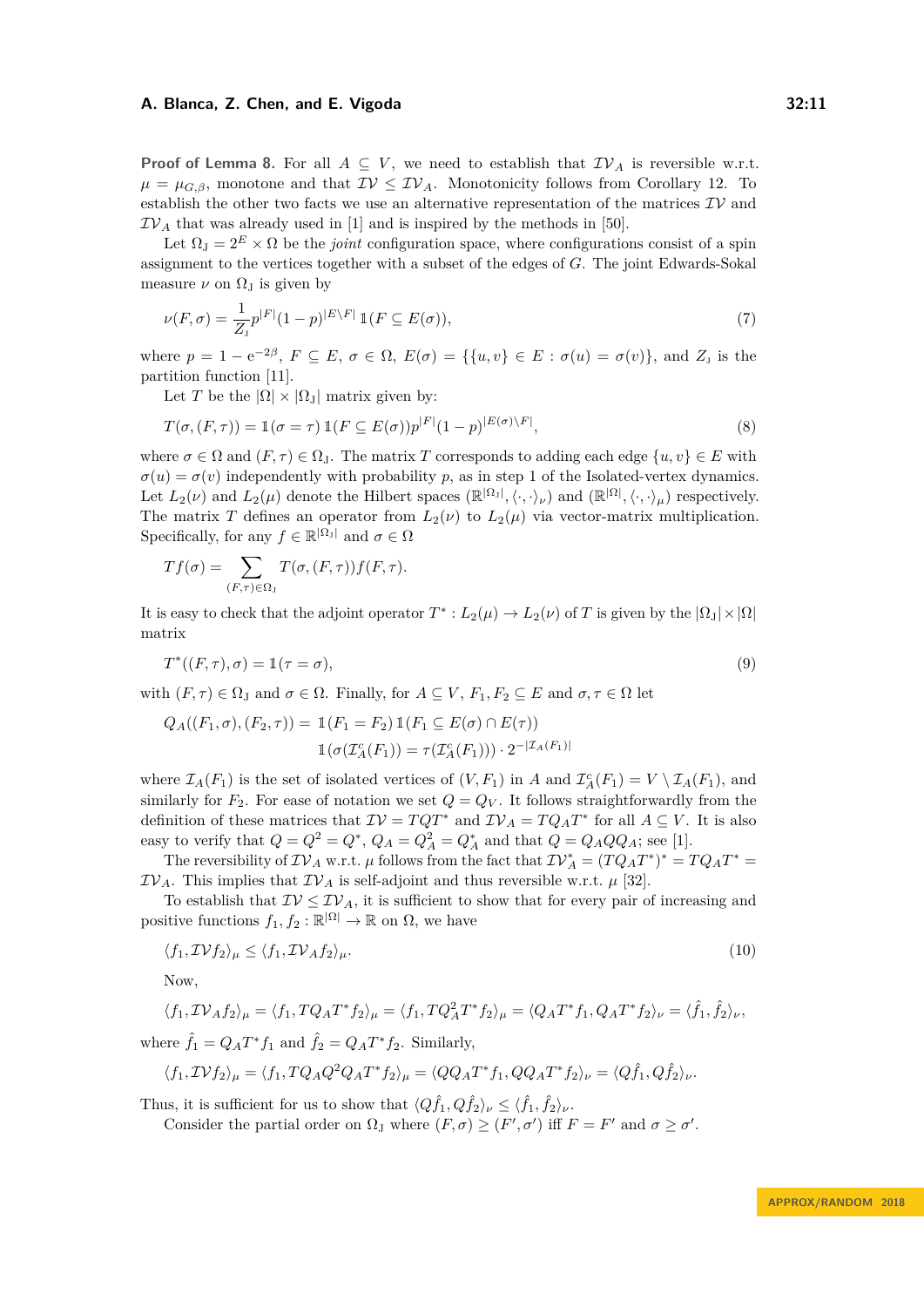# **32:12 Swendsen-Wang Dynamics for General Graphs in the Tree Uniqueness Region**

<span id="page-11-0"></span>**► Claim 13.** Suppose  $f : \mathbb{R}^{|\Omega|} \to \mathbb{R}$  is an increasing positive function. Then,  $\hat{f} : \mathbb{R}^{|\Omega_1|} \to \mathbb{R}$ *where*  $\hat{f} = Q_A T^* f$  *is also increasing and positive.* 

Given  $\omega \in \Omega_I$ , let  $\rho_\omega(\cdot) = Q(\omega, \cdot)$ ; i.e.,  $\rho_\omega$  is the distribution over  $\Omega_I$  after applying *Q* from *ω*. We have

$$
Q\hat{f}_1(\omega) = \sum_{\omega' \in \Omega_J} Q(\omega, \omega')\hat{f}_1(\omega') = \mathbb{E}_{\rho_{\omega}}[\hat{f}_1].
$$

Similarly, we get  $Q\hat{f}_2(\omega) = \mathbb{E}_{\rho_\omega}[\hat{f}_2].$ 

For a distribution  $\pi$  on a partially ordered set *S*, we say  $\pi$  is positively correlated if for any increasing functions  $f, g \in \mathbb{R}^{|S|}$  we have  $\mathbb{E}_{\pi}[fg] \geq \mathbb{E}_{\pi}[f]\mathbb{E}_{\pi}[g]$ . Since  $\rho_{\omega}$  is a product distribution over the isolated vertices in  $\omega$ ,  $\rho_{\omega}$  is positively correlated for any  $\omega \in \Omega$ <sub>J</sub> by Harris inequality (see, e.g., Lemma 22.14 in [\[32\]](#page-13-17)). By Claim [13,](#page-11-0)  $\hat{f}_1$  and  $\hat{f}_2$  are increasing. We then deduce that for any  $\omega \in \Omega$ <sub>J</sub>:

$$
Q\hat{f}_1(\omega) Q\hat{f}_2(\omega) = \mathbb{E}_{\rho_{\omega}}[\hat{f}_1] \mathbb{E}_{\rho_{\omega}}[\hat{f}_2] \leq \mathbb{E}_{\rho_{\omega}}[\hat{f}_1 \hat{f}_2].
$$

Putting all these facts together, we get

$$
\langle Q\hat{f}_1, Q\hat{f}_2 \rangle_{\nu} = \sum_{\omega \in \Omega_J} Q\hat{f}_1(\omega) Q\hat{f}_2(\omega) \nu(\omega) \le \sum_{\omega \in \Omega_J} \mathbb{E}_{\rho_{\omega}}[\hat{f}_1 \hat{f}_2] \nu(\omega)
$$
  
= 
$$
\sum_{\omega, \omega' \in \Omega_J} \hat{f}_1(\omega') \hat{f}_2(\omega') \rho_{\omega}(\omega') \nu(\omega) = \sum_{\omega, \omega' \in \Omega_J} \hat{f}_1(\omega') \hat{f}_2(\omega') \rho_{\omega'}(\omega) \nu(\omega')
$$
  
= 
$$
\langle \hat{f}_1, \hat{f}_2 \rangle_{\nu},
$$

where the second to last equality follows from the reversibility of *Q* w.r.t. *ν*; namely,

$$
\rho_{\omega}(\omega')\nu(\omega) = Q(\omega, \omega')\nu(\omega) = Q(\omega', \omega)\nu(\omega') = \rho_{\omega'}(\omega)\nu(\omega').
$$

This implies that [\(10\)](#page-10-0) holds for every pair of increasing positive functions, and the theorem follows.

We conclude this section with the proof of Claim [13.](#page-11-0)

**Proof of Claim [13.](#page-11-0)** From the definition of  $T^*$  we get  $T^*f(F,\sigma) = f(\sigma)$  for any  $(F,\sigma) \in \Omega_J$ . Let  $(F, \sigma)$ *,* $(F, \tau) \in \Omega$ <sub>J</sub> be such that  $\sigma \geq \tau$ . Then,

$$
\hat{f}(F,\sigma) = Q_A T^* f(F,\sigma) = \sum_{(F',\sigma') \in \Omega_J} Q_A((F,\sigma),(F',\sigma')) f(\sigma').
$$

Recall that  $Q_A((F, \sigma), (F', \sigma')) > 0$  iff  $F = F'$  and  $\sigma, \sigma'$  differ only in  $\mathcal{I}_A(F)$ , the set of isolated vertices in *A*. If this is the case, then

$$
Q_A((F,\sigma),(F,\sigma'))=\frac{1}{2^{|{\cal I}_A(F)|}}.
$$

For  $\xi \in \Omega_{\mathcal{I}_A(F)}$ , let  $\sigma_{\xi}$  denote the configuration obtained from  $\sigma$  by changing the spins of vertices in  $\mathcal{I}_A(F)$  to  $\xi$ ;  $\tau_{\xi}$  is defined similarly. (Recall that  $\Omega_{\mathcal{I}_A(F)}$  denotes the set of Ising configurations on the set  $\mathcal{I}_A(F)$ .) Then,  $\sigma_{\xi} \geq \tau_{\xi}$  for any  $\xi \in \Omega_{\mathcal{I}_A(F)}$  and

$$
\hat{f}(F,\sigma) = \frac{1}{2^{\vert \mathcal{I}_A(F) \vert}} \sum_{\xi \in \Omega_{\mathcal{I}_A(F)}} f(\sigma_{\xi}) \ge \frac{1}{2^{\vert \mathcal{I}_A(F) \vert}} \sum_{\xi \in \Omega_{\mathcal{I}_A(F)}} f(\tau_{\xi}) = \hat{f}(F,\tau).
$$

This shows that  $\hat{f}$  is increasing.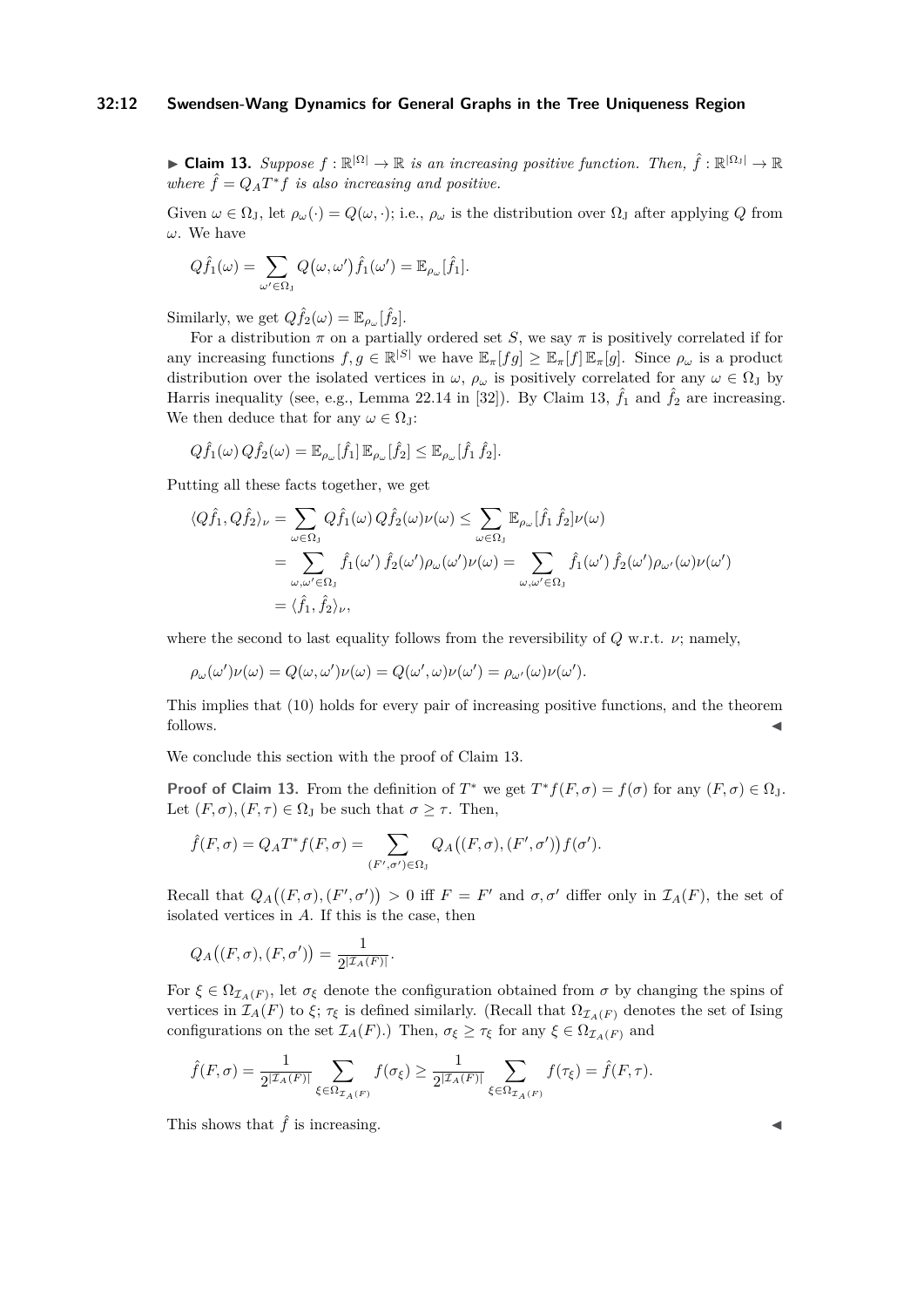## **References**

- <span id="page-12-13"></span>**1** A. Blanca, P. Caputo, A. Sinclair, and E. Vigoda. Spatial Mixing and Non-local Markov chains. In *Proceedings of the 29th Annual ACM-SIAM Symposium on Discrete Algorithms (SODA)*, pages 1965–1980, 2018.
- <span id="page-12-16"></span>**2** A. Blanca, Z. Chen, and E. Vigoda. Swendsen-Wang Dynamics for General Graphs in the Tree Uniqueness Region. *ArXiv preprint arXiv:1806.04602*, 2018.
- <span id="page-12-9"></span>**3** A. Blanca and A. Sinclair. Dynamics for the mean-field random-cluster model. In *Proceedings of the 19th International Workshop on Randomization and Computation (RANDOM)*, pages 528–543, 2015.
- <span id="page-12-11"></span>**4** C. Borgs, J. Chayes, and P. Tetali. Tight bounds for mixing of the Swendsen-Wang algorithm at the Potts transition point. *Probability Theory and Related Fields*, 152(3-4):509– 557, 2012.
- <span id="page-12-12"></span>**5** C. Borgs, A. M. Frieze, J. H. Kim, P. Tetali, E. Vigoda, and V. Vu. Torpid mixing of some Monte Carlo Markov chain algorithms in statistical physics. In *Proceedings of the 40th Annual IEEE Symposium on Foundations of Computer Science (FOCS)*, pages 218–229, 1999.
- <span id="page-12-5"></span>**6** F. Cesi. Quasi–factorization of the entropy and logarithmic Sobolev inequalities for Gibbs random fields. *Probability Theory and Related Fields*, 120(4):569–584, 2001.
- <span id="page-12-1"></span>**7** C. Daskalakis, E. Mossel, and S. Roch. Evolutionary trees and the Ising model on the Bethe lattice: a proof of Steel's conjecture. *Probability Theory and Related Fields*, 149(1- 2):149–189, 2011.
- <span id="page-12-17"></span>**8** J. Ding, E. Lubetzky, and Y. Peres. Mixing time of critical Ising model on trees is polynomial in the height. *Communications in Mathematical Physics*, 295(1):161–207, 2010.
- <span id="page-12-18"></span>**9** J. Ding and Y. Peres. Mixing time for the Ising model: a uniform lower bound for all graphs. *Annales de l'Institut Henri Poincaré, Probabilités et Statistiques*, 47(4):1020–1028, 2011.
- <span id="page-12-6"></span>**10** M. Dyer, A. Sinclair, E. Vigoda, and D. Weitz. Mixing in time and space for lattice spin systems: A combinatorial view. *Random Structures & Algorithms*, 24(4):461–479, 2004.
- <span id="page-12-7"></span>**11** R. G. Edwards and A. D. Sokal. Generalization of the Fortuin-Kasteleyn-Swendsen-Wang representation and Monte Carlo algorithm. *Physical Review D*, 38(6):2009–2012, 1988.
- <span id="page-12-3"></span>**12** G. Ellison. Learning, local interaction, and coordination. *Econometrica: Journal of the Econometric Society*, pages 1047–1071, 1993.
- <span id="page-12-4"></span>**13** J. Felsenstein. *Inferring Phylogenies*, volume 2. Sinauer Associates Sunderland, MA, 2004.
- <span id="page-12-15"></span>**14** J. A. Fill and J. Kahn. Comparison inequalities and fastest-mixing Markov chains. *The Annals of Applied Probability*, 23(5):1778–1816, 2013.
- <span id="page-12-8"></span>**15** A. Galanis, D. Štefankovič, and E. Vigoda. Swendsen-Wang algorithm on the mean-field Potts model. In *Proceedings of the 19th International Workshop on Randomization and Computation (RANDOM)*, pages 815–828, 2015.
- <span id="page-12-14"></span>**16** D. Gamarnik and D. Katz. Correlation decay and deterministic FPTAS for counting listcolorings of a graph. In *Proceedings of the 18th Annual ACM-SIAM Symposium on Discrete Algorithms (SODA)*, pages 1245–1254, 2007.
- <span id="page-12-2"></span>**17** S. Geman and C. Graffigne. Markov random field image models and their applications to computer vision. In *Proceedings of the International Congress of Mathematicians*, pages 1496–1517, 1986.
- <span id="page-12-10"></span>**18** R. Gheissari, E. Lubetzky, and Y. Peres. Exponentially slow mixing in the mean-field Swendsen-Wang dynamics. In *Proceedings of the 29th Annual ACM-SIAM Symposium on Discrete Algorithms (SODA)*, pages 1981–1988, 2018.
- <span id="page-12-0"></span>**19** W. R. Gilks, S. Richardson, and D. J. Spiegelhalter. *Markov chain Monte Carlo in practice*. London: Chapman and Hall, 1996.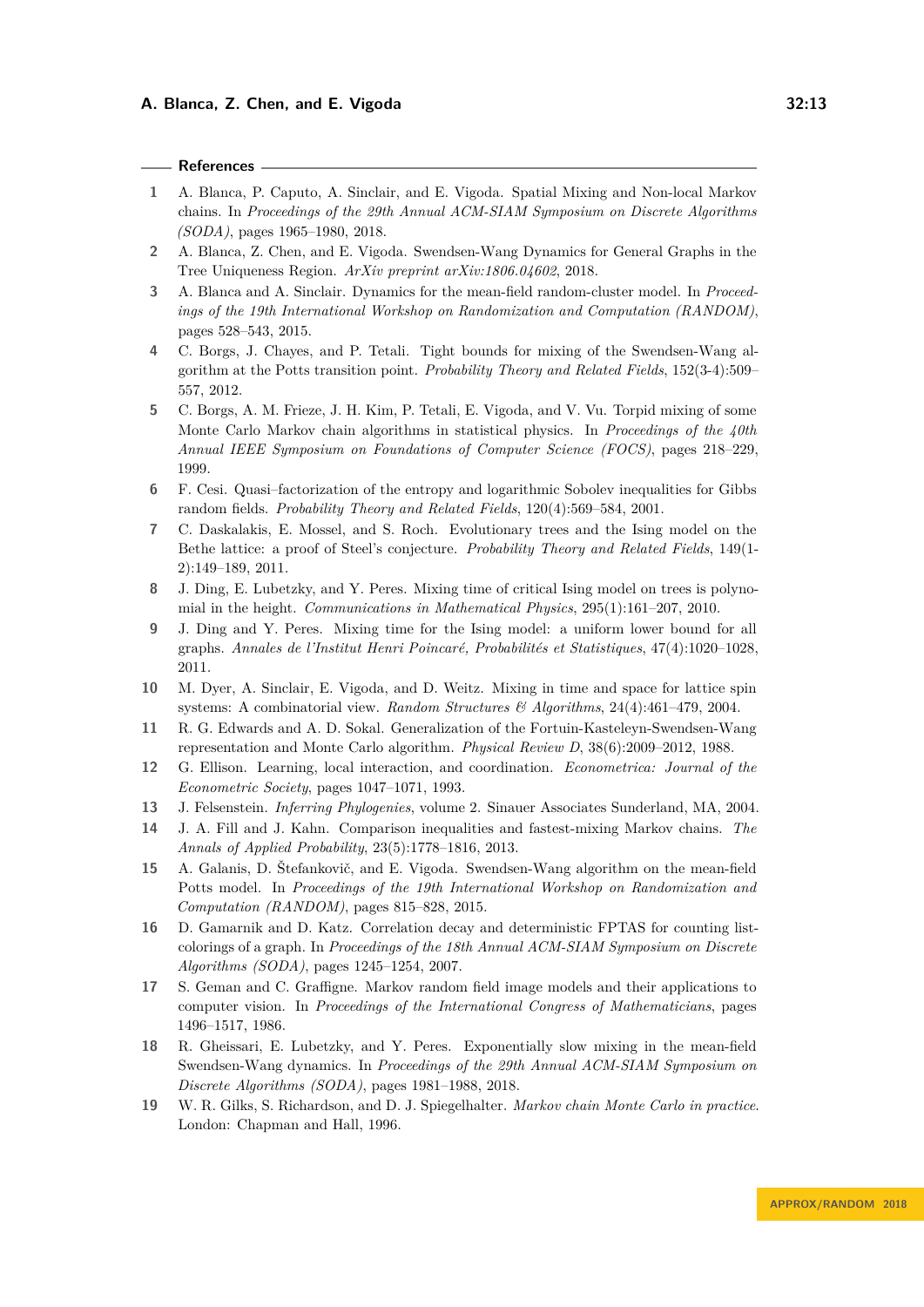#### **32:14 Swendsen-Wang Dynamics for General Graphs in the Tree Uniqueness Region**

- <span id="page-13-10"></span>**20** V. K. Gore and M. R. Jerrum. The Swendsen-Wang process does not always mix rapidly. *Journal of Statistical Physics*, 97(1-2):67–86, 1999.
- <span id="page-13-11"></span>**21** G. R. Grimmett. *The Random-Cluster Model*, volume 333. Springer-Verlag, 2009.
- <span id="page-13-12"></span>**22** H. Guo and M. Jerrum. Random cluster dynamics for the Ising model is rapidly mixing. In *Proceedings of the 28th Annual ACM-SIAM Symposium on Discrete Algorithms (SODA)*, pages 1818–1827, 2017.
- <span id="page-13-21"></span>**23** T. P. Hayes and A. Sinclair. A general lower bound for mixing of single-site dynamics on graphs. In *Proceedings of the 46th Annual IEEE Symposium on Foundations of Computer Science (FOCS)*, pages 511–520, 2005.
- <span id="page-13-20"></span>**24** A. E. Holroyd. Some Circumstances Where Extra Updates Can Delay Mixing. *Journal of Statistical Physics*, 145(6):1649–1652, 2011.
- <span id="page-13-1"></span>**25** E. Ising. Beitrag zur theorie des ferromagnetismus. *Zeitschrift für Physik*, 31(1):253–258, 1925.
- <span id="page-13-4"></span>**26** M. Jerrum and A. Sinclair. Polynomial-time approximation algorithms for the Ising model. *SIAM Journal on Computing*, 22(5):1087–1116, 1993.
- <span id="page-13-15"></span>**27** M. Jerrum, A. Sinclair, and E. Vigoda. A polynomial-time approximation algorithm for the permanent of a matrix with nonnegative entries. *Journal of the ACM*, 51(4):671–697, 2004.
- <span id="page-13-0"></span>**28** M. R. Jerrum, L. G. Valiant, and V. V. Vazirani. Random generation of combinatorial structures from a uniform distribution. *Theoretical Computer Science*, 43(2-3):169–188, 1986.
- <span id="page-13-16"></span>29 R. Kannan, L. Lovász, and M. Simonovits. Random walks and an  $O^*(n^5)$  volume algorithm for convex bodies. *Random Structures & Algorithms*, 11(1):1–50, 1997.
- <span id="page-13-9"></span>**30** D. P. Landau and K. A. Binder. *A guide to Monte Carlo simulations in statistical physics*. Cambridge University Press, 2014.
- <span id="page-13-2"></span>**31** W. Lenz. Beiträge zum verstandnis der magnetischen eigenschaften in festen korpern. *Physikalische Zeitschrift*, 21:613–615, 1920.
- <span id="page-13-17"></span>**32** D. A. Levin and Y. Peres. *Markov Chains and Mixing Times, 2nd edition*, volume 107. American Mathematical Society, 2017.
- <span id="page-13-8"></span>**33** L. Li, P. Lu, and Y. Yin. Correlation decay up to uniqueness in spin systems. In *Proceedings of the 24th Annual ACM-SIAM Symposium on Discrete Algorithms (SODA)*, pages 67–84, 2013.
- <span id="page-13-14"></span>**34** Y. Long, A. Nachmias, W. Ning, and Y. Peres. A power law of order 1/4 for critical mean-field Swendsen-Wang dynamics. *Memoirs of the American Mathematical Society*, 232(1092):84 pages, 2014.
- <span id="page-13-5"></span>**35** F. Martinelli and E. Olivieri. Approach to equilibrium of Glauber dynamics in the one phase region. I. The attractive case. *Communications in Mathematical Physics*, 161(3):447–486, 1994.
- <span id="page-13-19"></span>**36** F. Martinelli and E. Olivieri. Approach to equilibrium of Glauber dynamics in the one phase region. II. The general case. *Communications in Mathematical Physics*, 161(3):458– 514, 1994.
- <span id="page-13-3"></span>**37** A. Montanari and A. Saberi. The spread of innovations in social networks. *Proceedings of the National Academy of Sciences*, 107(47):20196–20201, 2010.
- <span id="page-13-6"></span>**38** E. Mossel and A. Sly. Exact thresholds for Ising–Gibbs samplers on general graphs. *The Annals of Probability*, 41(1):294–328, 2013.
- <span id="page-13-13"></span>**39** Y. Peres. Personal communication, 2016.
- <span id="page-13-18"></span>**40** Y. Peres and P. Winkler. Can Extra Updates Delay Mixing? *Communications in Mathematical Physics*, 323(3):1007–1016, 2013.
- <span id="page-13-7"></span>**41** C. J. Preston. Gibbs States on Countable Sets. *Cambridge Tracts in Mathematics*, 1974.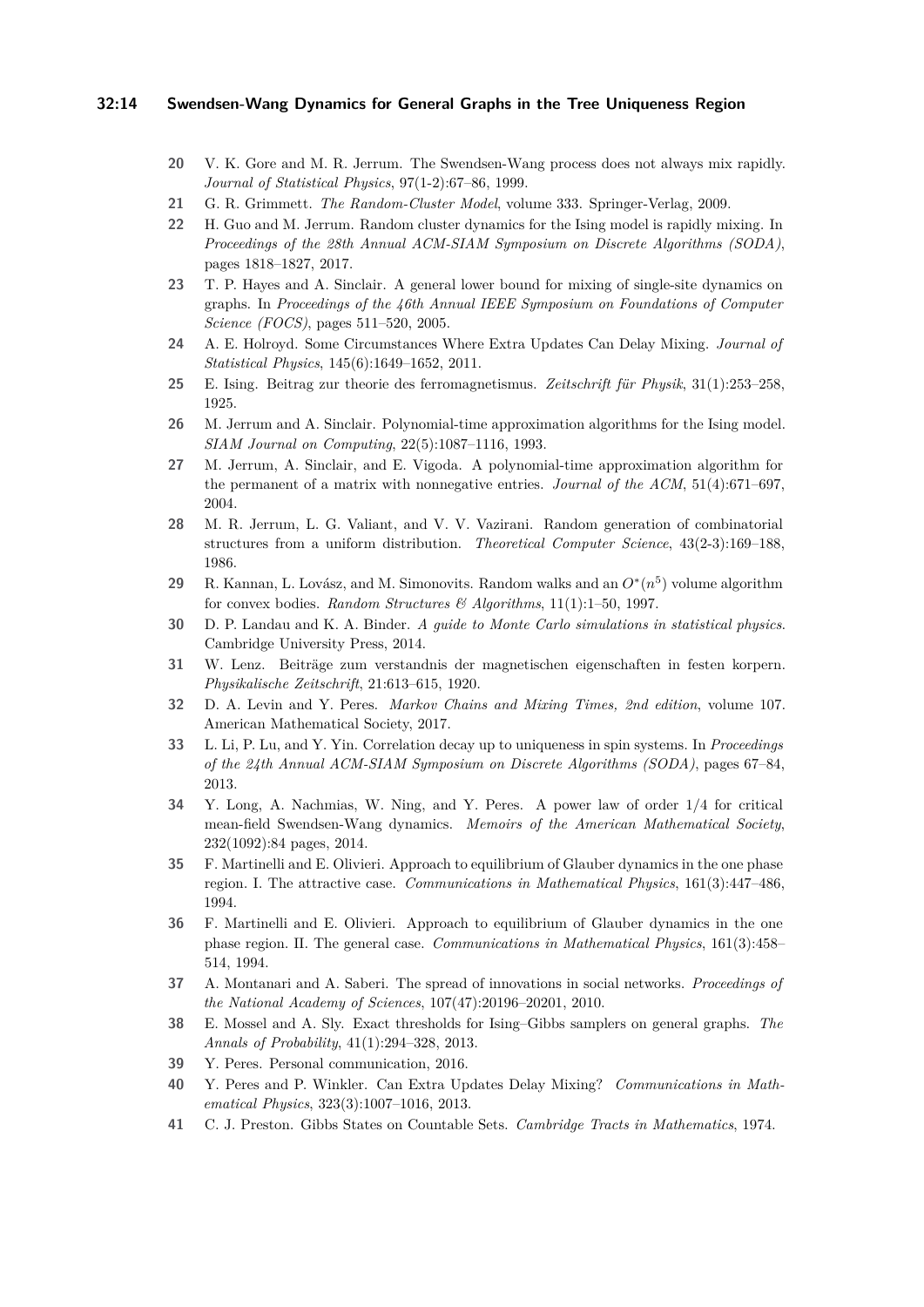- <span id="page-14-4"></span>**42** J. Salas and A. D. Sokal. Dynamic critical behavior of a Swendsen-Wang-type algorithm for the Ashkin-Teller model. *Journal of Statistical Physics*, 85(3-4):297–361, 1996.
- <span id="page-14-5"></span>**43** J. Salas and A. D. Sokal. Dynamic critical behavior of the Swendsen-Wang algorithm: The two-dimensional three-state potts model revisited. *Journal of Statistical Physics*, 87(1-2):1– 36, 1997.
- <span id="page-14-8"></span>**44** A. Sinclair, P. Srivastava, D. Štefankovič, and Y. Yin. Spatial mixing and the connective constant: Optimal bounds. *Probability Theory and Related Fields*, 168(1-2):153–197, 2017.
- <span id="page-14-7"></span>**45** A. Sinclair, P. Srivastava, and M. Thurley. Approximation algorithms for two-state antiferromagnetic spin systems on bounded degree graphs. *Journal of Statistical Physics*, 155(4):666–686, 2014.
- <span id="page-14-9"></span>**46** A. Sly. Computational transition at the uniqueness threshold. In *Proceedings of the 51st Annual IEEE Symposium on Foundations of Computer Science (FOCS)*, pages 287–296, 2010.
- <span id="page-14-10"></span>**47** A. Sly and N. Sun. The computational hardness of counting in two-spin models on *d*-regular graphs. In *Proceedings of the 53rd Annual IEEE Symposium on Foundations of Computer Science (FOCS)*, pages 361–369, 2012.
- <span id="page-14-0"></span>**48** D. Štefankovič, S. Vempala, and E. Vigoda. Adaptive Simulated Annealing: A Near-optimal Connection between Sampling and Counting. *Journal of the ACM*, 56(3):1–36, 2009.
- <span id="page-14-2"></span>**49** R. H. Swendsen and J. S. Wang. Nonuniversal critical dynamics in Monte Carlo simulations. *Physical Review Letters*, 58(2):86–88, 1987.
- <span id="page-14-6"></span>**50** M. Ullrich. Rapid mixing of Swendsen-Wang and single-bond dynamics in two dimensions. *Dissertationes Mathematicae*, 2014.
- <span id="page-14-3"></span>**51** J. S. Wang. Critical dynamics of the Swendsen-Wang algorithm in the three-dimensional Ising model. *Physica A*, 164(2):240–244, 1990.
- <span id="page-14-1"></span>**52** D. Weitz. Counting independent sets up to the tree threshold. In *Proceedings of the 38th Annual ACM Symposium on Theory of Computing (STOC)*, pages 140–149, 2006.

# <span id="page-14-11"></span>**A Proof of Theorem [11](#page-8-2)**

In [\[38\]](#page-13-6), Mossel and Sly show that ASSM (see Definition [9\)](#page-8-0) implies optimal  $O(n \log n)$  mixing of the Glauber dynamics on any *n*-vertex graph of bounded degree [\[23\]](#page-13-21). Our proof of Theorem [11](#page-8-2) follows the approach in [\[38\]](#page-13-6). The key new novelty is the use of Theorem [7.](#page-7-0)

**Proof of Theorem [11.](#page-8-2)** Let  $\{X_t^+\}$ ,  $\{X_t^-\}$  be two instances of the chain such that  $X_0^+$  is the "all plus" configuration and  $X_0^-$  is the "all minus" one. Since the chain is monotone there exists a monotone grand coupling of  $\{X_t^+\}$  and  $\{X_t^-\}$  such that  $X_t^+ \ge X_t^-$  for all  $t \ge 0$ . The existence of a monotone grand coupling implies that the extremal "all plus" and "all minus" are the worst possible starting configurations, and thus

 $T_{\text{mix}}(P, \varepsilon) \leq T_{\text{coup}}(\varepsilon)$ 

where  $T_{\text{coup}}(\varepsilon)$  is the minimum *t* such that  $\Pr[X_t^+ \neq X_t^-] \leq \varepsilon$ , assuming  $\{X_t^+\}$  and  $\{X_t^-\}$ are coupled using the monotone coupling. Hence, it is sufficient to find *t* such that for all  $v \in V$ 

$$
\Pr[X_t^+(v) \neq X_t^-(v)] \le \frac{\varepsilon}{n},
$$

since the result would follow from a union bound over the vertices.

Choose  $R \in \mathbb{N}$  such that ASSM holds; see Lemma [10.](#page-8-1) Let  $s \in \mathbb{N}$  be arbitrary and fixed. For each  $v \in V$ , we define two instances  $\{Y_t^+\}$  and  $\{Y_t^-\}$  of the censored chain that until time *s* evolves as the chain *P* and after time *s* it evolves according to  $P_{B(v,R)}$ . By assumption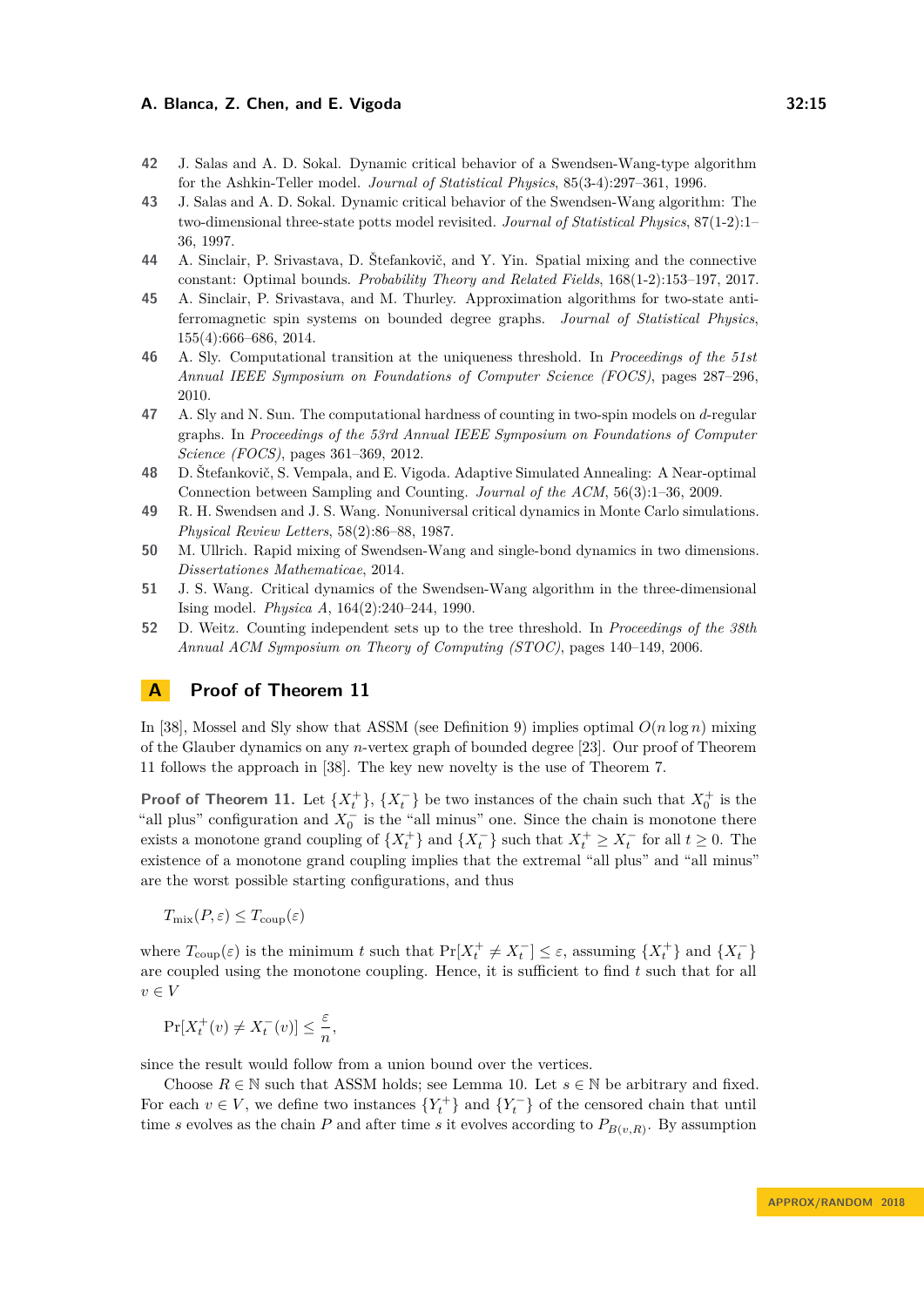#### **32:16 Swendsen-Wang Dynamics for General Graphs in the Tree Uniqueness Region**

 $P_{B(v,R)}$  is also monotone, so the evolutions of  ${Y<sub>t</sub><sup>+</sup>}$  and  ${Y<sub>t</sub><sup>-</sup>}$  can be coupled as follows: up to time *s*,  $\{Y_t^+\}$  and  $\{Y_t^-\}$  are coupled by setting  $Y_t^+ = X_t^+$  and  $Y_t^- = X_t^-$  for all  $0 \le t \le s$ ; for  $t > s$  the monotone coupling for  $P_{B(v,R)}$  is used. Then, we have  $X_t^+ \ge X_t^-$  and  $Y_t^+ \ge Y_t^$ for all  $t \geq 0$ .

Since  $P \le P_{B(v,R)}$  by assumption, and the distribution  $\nu^+$  (resp.,  $\nu^-$ ) of  $X_0^+$  (resp.,  $X_0^-$ ) is such that  $\nu^+/\mu$  (resp.,  $\nu^-/\mu$ ) is trivially increasing (resp., decreasing), Theorem [7](#page-7-0) implies  $Y_t^+ \succeq X_t^+$  and  $X_t^- \succeq Y_t^-$  for all  $t \geq 0$ . Hence,

$$
Y_t^+ \succeq X_t^+ \succeq X_t^- \succeq Y_t^-.
$$

Thus,

$$
Pr[X_t^+(v) \neq X_t^-(v)] = Pr[X_t^+(v) = +] - Pr[X_t^-(v) = +]
$$
  
\n
$$
\leq Pr[Y_t^+(v) = +] - Pr[Y_t^-(v) = +]
$$
  
\n
$$
= Pr[Y_t^+(v) \neq Y_t^-(v)],
$$

where the first and third equations follow from the monotonicity of  $\{X_t^+\}$ ,  $\{X_t^-\}$ ,  $\{Y_t^+\}$  and {*Y*<sup> $<sup>+</sup>$  } and the inequality from the fact that *Y*<sup> $<sup>+</sup>$ </sup>  $\geq X_t^+$  and *Y*<sup> $<sup>−</sup>$   $\leq X_t^-$ .</sup></sup></sup></sup></sup>

Recall our earlier definitions of  $B(v, R)$  as the ball of radius R and  $S(v, R)$  as the external boundary of  $B(v, R)$ ; i.e.,  $B(v, R) = \{u \in V : dist(u, v) \leq R\}$  and let  $S(v, R) =$  $B(v, R+1)\setminus B(v, R)$ . For ease of notation let  $A = B(v, R+1) = B(v, R) \cup S(v, R)$  and for  $\sigma^+$ ,  $\sigma^- \in \Omega_A$  let  $\mathcal{F}_s(\sigma^+$ ,  $\sigma^-)$  be the event  $\{X_s^+(A) = \sigma^+, X_s^-(A) = \sigma^- \}$ . Then, for  $t > s$  we have

<span id="page-15-2"></span>
$$
\Pr[Y_t^+(v) \neq Y_t^-(v) \mid \mathcal{F}_s(\sigma^+, \sigma^-)] \leq \left| \Pr[Y_t^+(v) = + \mid \mathcal{F}_s(\sigma^+, \sigma^-)] - \mu(v = + \mid \tau^+) \right| + \left| \mu(v = + \mid \tau^+) - \mu(v = + \mid \tau^-) \right| + \left| \Pr[Y_t^-(v) = + \mid \mathcal{F}_s(\sigma^+, \sigma^-)] - \mu(v = + \mid \tau^-) \right|,
$$
(11)

where  $\mu = \mu_{G,\beta}, \tau^+ = \sigma^+(S(v,R))$  and  $\tau^- = \sigma^-(S(v,R)).$ 

Observe that  $\mu(\cdot \mid \tau^+)$  and  $\mu(\cdot \mid \tau^-)$  are the stationary measures of  $\{Y_t^+\}$  and  $\{Y_t^-\}$ respectively, and recall that by assumption

 $\max_{\sigma \in \Omega} T_{\text{mix}}(P_{B(v,R)}, \sigma) \leq T.$ 

<span id="page-15-0"></span>Hence, for  $t = s + T \log_4[8|A|]$ , we have

$$
\left| \Pr[Y_t^+(v) = + \mid \mathcal{F}_s(\sigma^+, \sigma^-)] - \mu(v = + \mid \tau^+) \right| \le \frac{1}{8|A|},\tag{12}
$$

and similarly

<span id="page-15-1"></span>
$$
\left| \Pr[Y_t^-(v) = + \mid \mathcal{F}_s(\sigma^+, \sigma^-)] - \mu(v = + \mid \tau^-) \right| \le \frac{1}{8|A|}.
$$
\n(13)

We bound next  $|\mu(v = + \mid \tau^+) - \mu(v = + \mid \tau^-)|$ . For  $u \in S(v, R)$ , let  $a_u$  be defined as in [\(5\)](#page-8-3) and let  $S(v, R) = \{u_1, u_2, \ldots, u_l\}$  with  $l = |S(v, R)|$ . Let  $\tau_0, \tau_1, \ldots, \tau_l$  be a sequence of configurations on  $S(v, R)$  such that  $\tau_j(u_k) = \tau^+(u_k)$  for  $j < k \leq l$  and  $\tau_j(u_k) = \tau^-(u_k)$  for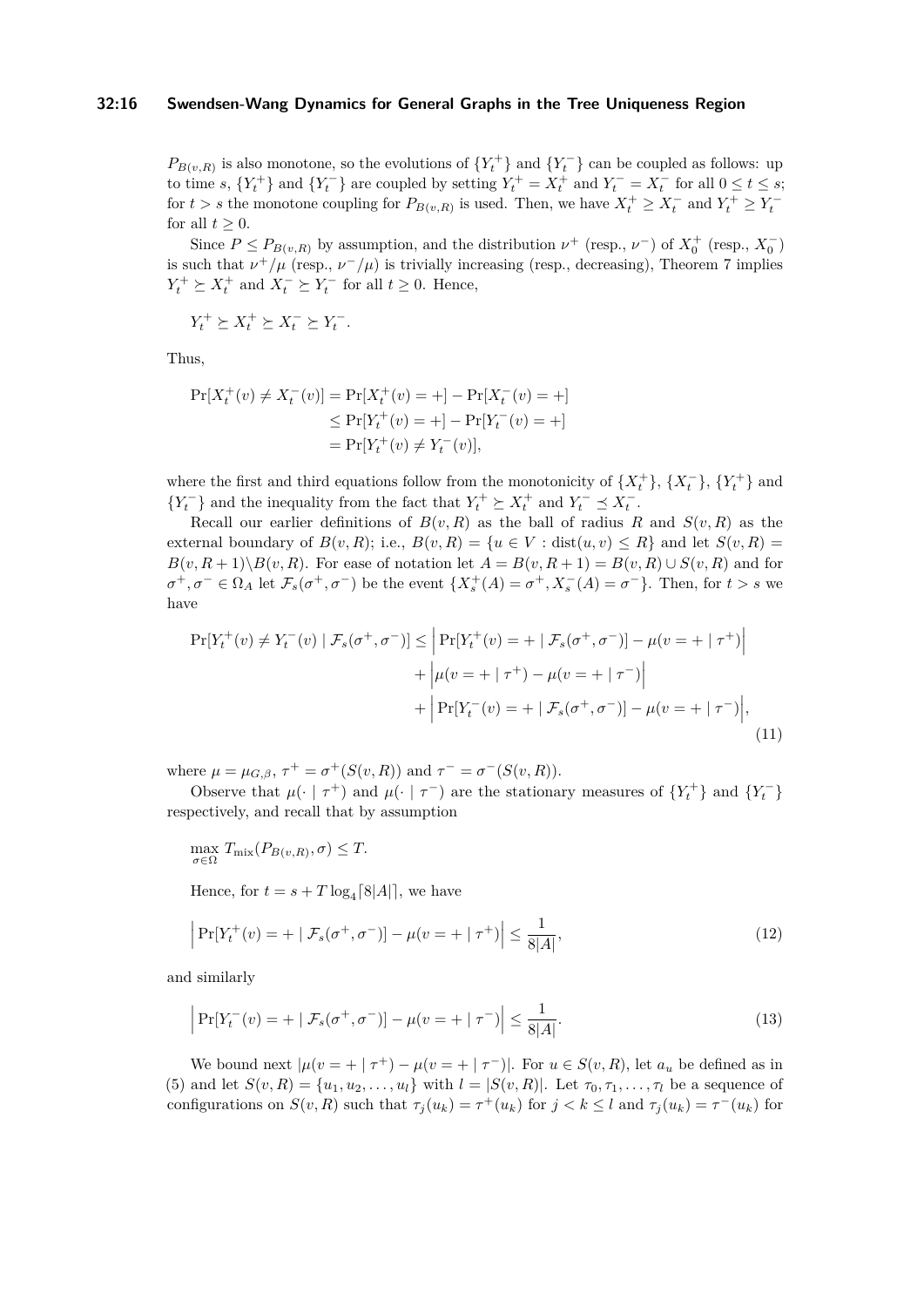$1 \leq k \leq j$ . That is,  $\tau_0 = \tau^+$ ,  $\tau_l = \tau^-$  and  $\tau_j$  is obtained from  $\tau_{j-1}$  by changing the spin of  $u_j$  from  $\tau^+(u_j)$  to  $\tau^-(u_j)$ . The triangle inequality then implies that

$$
\left| \mu(v = + | \tau^+) - \mu(v = + | \tau^-) \right| \le \sum_{j=1}^l \left| \mu(v = + | \tau_{j-1}) - \mu(v = + | \tau_j) \right|
$$
  

$$
\le \sum_{j=1}^l \mathbb{1} \{ \tau^+(u_j) \ne \tau^-(u_j) \} \cdot a_{u_j}
$$
  

$$
= \sum_{u \in S(v,R)} \mathbb{1} \{ \sigma^+(u) \ne \sigma^-(u) \} \cdot a_u.
$$
 (14)

Hence, plugging  $(12)$ ,  $(13)$  and  $(14)$  into  $(11)$ , we get

<span id="page-16-0"></span>
$$
\Pr[Y_t^+(v) \neq Y_t^-(v) \mid \mathcal{F}_s(\sigma^+, \sigma^-)] \leq \frac{1}{4|A|} + \sum_{u \in S(v, R)} \mathbb{1}\{\sigma^+(u) \neq \sigma^-(u)\} \cdot a_u.
$$

Now, if  $X_s^+(A) = X_s^-(A)$ , then  $Y_t^+(A) = Y_t^-(A)$  for all  $t \geq s$ . Therefore,

$$
\Pr[Y_t^+(v) \neq Y_t^-(v)] = \sum_{\sigma^+ \neq \sigma^- \in \Omega_A} \Pr[Y_t^+(v) \neq Y_t^-(v) \mid \mathcal{F}_s(\sigma^+, \sigma^-)] \Pr[\mathcal{F}_s(\sigma^+, \sigma^-)]
$$
  

$$
\leq \frac{\Pr[X_s^+(A) \neq X_s^-(A)]}{4|A|} + \sum_{\sigma^+ \neq \sigma^- \in \Omega_A} \sum_{u \in S(v,R)} 1\{\sigma^+(u) \neq \sigma^-(u)\} \cdot a_u \cdot \Pr[\mathcal{F}_s(\sigma^+, \sigma^-)]
$$
  

$$
= \frac{\Pr[X_s^+(A) \neq X_s^-(A)]}{4|A|} + \sum_{u \in S(v,R)} \Pr[X_s^+(u) \neq X_s^-(u)] \cdot a_u.
$$

By union bound,

$$
\frac{\Pr[X_s^+(A) \neq X_s^-(A)]}{4|A|} \le \frac{1}{4|A|} \sum_{u \in A} \Pr[X_s^+(u) \neq X_s^-(u)] \le \frac{1}{4} \max_{u \in V} \Pr[X_s^+(u) \neq X_s^-(u)].
$$

Moreover, the ASSM property (see Lemma [10\)](#page-8-1) implies that

$$
\sum_{u \in S(v,R)} \Pr[X_s^+(u) \neq X_s^-(u)] \cdot a_u \leq \max_{u \in V} \Pr[X_s^+(u) \neq X_s^-(u)] \sum_{u \in S(v,R)} a_u
$$
  

$$
\leq \frac{1}{4} \max_{u \in V} \Pr[X_s^+(u) \neq X_s^-(u)].
$$

Thus, we conclude that for every  $v \in V$ 

$$
\Pr[X_t^+(v) \neq X_t^-(v)] \le \Pr[Y_t^+(v) \neq Y_t^-(v)] \le \frac{1}{2} \max_{u \in V} \Pr[X_s^+(u) \neq X_s^-(u)]
$$

for  $t = s + T \log_4[8|A|]$ . Taking the maximum over *v* 

$$
\max_{v \in V} \Pr[X_t^+(v) \neq X_t^-(v)] \le \frac{1}{2} \max_{v \in V} \Pr[X_s^+(v) \neq X_s^-(v)].
$$

Iteratively, we get that for  $\hat{T} = T \log_4 \lceil 8|A| \rceil \log_2 \lceil \frac{n}{\varepsilon} \rceil$ 

$$
\max_{v \in V} \Pr[X_{\hat{T}}^+(v) \neq X_{\hat{T}}^-(v)] \leq \frac{\varepsilon}{n}.
$$

This implies that  $T_{\text{mix}}(P, \varepsilon) \leq T \log_4[8|A|] \log_2[\frac{n}{\varepsilon}]$ , so taking  $\varepsilon = 1/4$  it follows that  $T_{\text{mix}}(P) = O(T \log n)$  as desired. Moreover, since for  $\varepsilon > 0$ 

$$
(T_{\rm rel}(P) - 1) \log(2\varepsilon)^{-1} \le T_{\rm mix}(P, \varepsilon),
$$

taking  $\varepsilon = n^{-1}$  yields that  $T_{rel}(P) = O(T)$ ; see Theorem 12.5 in [\[32\]](#page-13-17).